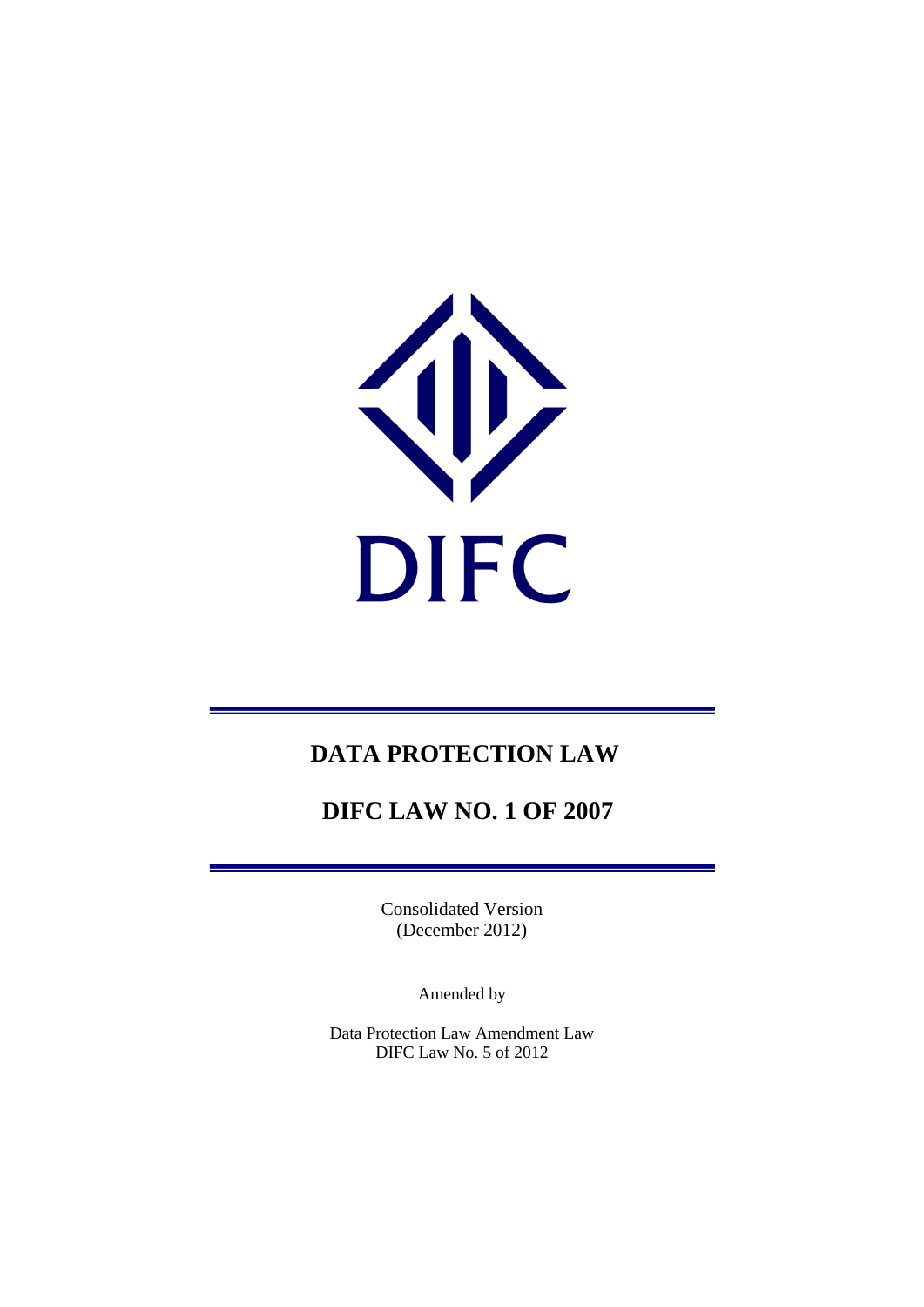

## **CONTENTS**

| 1.               |                                                                                |  |  |  |  |
|------------------|--------------------------------------------------------------------------------|--|--|--|--|
| 2.               |                                                                                |  |  |  |  |
| 3.               |                                                                                |  |  |  |  |
| $\overline{4}$ . |                                                                                |  |  |  |  |
| 5.               |                                                                                |  |  |  |  |
| 6.               |                                                                                |  |  |  |  |
| 7.               |                                                                                |  |  |  |  |
|                  |                                                                                |  |  |  |  |
|                  | PART 2: GENERAL REGULATIONS ON THE PROCESSING OF PERSONAL                      |  |  |  |  |
|                  |                                                                                |  |  |  |  |
|                  |                                                                                |  |  |  |  |
| 8.               |                                                                                |  |  |  |  |
| 9.               |                                                                                |  |  |  |  |
| 10.              |                                                                                |  |  |  |  |
| 11.              |                                                                                |  |  |  |  |
| 12.              | Transfers out of the DIFC in the absence of an Adequate Level of Protection  8 |  |  |  |  |
| 13.              | Providing Information where Personal Data has been obtained from the Data      |  |  |  |  |
|                  |                                                                                |  |  |  |  |
| 14.              | Providing Information where Personal Data has not been obtained from  10       |  |  |  |  |
| 15.              |                                                                                |  |  |  |  |
| 16.              |                                                                                |  |  |  |  |
|                  |                                                                                |  |  |  |  |
| 17.              | Right to Access to and Rectification, Erasure or Blocking of Personal Data  13 |  |  |  |  |
| 18.              |                                                                                |  |  |  |  |
|                  |                                                                                |  |  |  |  |
|                  | <b>PART 4: NOTIFICATIONS TO THE COMMISSIONER OF DATA PROTECTION 14</b>         |  |  |  |  |
| 19.              | Requirement to notify the Commissioner of Data Protection  14                  |  |  |  |  |
| 20.              |                                                                                |  |  |  |  |
| 21.              |                                                                                |  |  |  |  |
|                  |                                                                                |  |  |  |  |
| 22.              |                                                                                |  |  |  |  |
| 23.              |                                                                                |  |  |  |  |
| 24.              |                                                                                |  |  |  |  |
| 25.              |                                                                                |  |  |  |  |
| 26.              | Powers, Functions and Objectives of the Commissioner of Data Protection 16     |  |  |  |  |
| 27.              |                                                                                |  |  |  |  |
| 28.              |                                                                                |  |  |  |  |
| 29.              |                                                                                |  |  |  |  |
| 30.              |                                                                                |  |  |  |  |
|                  |                                                                                |  |  |  |  |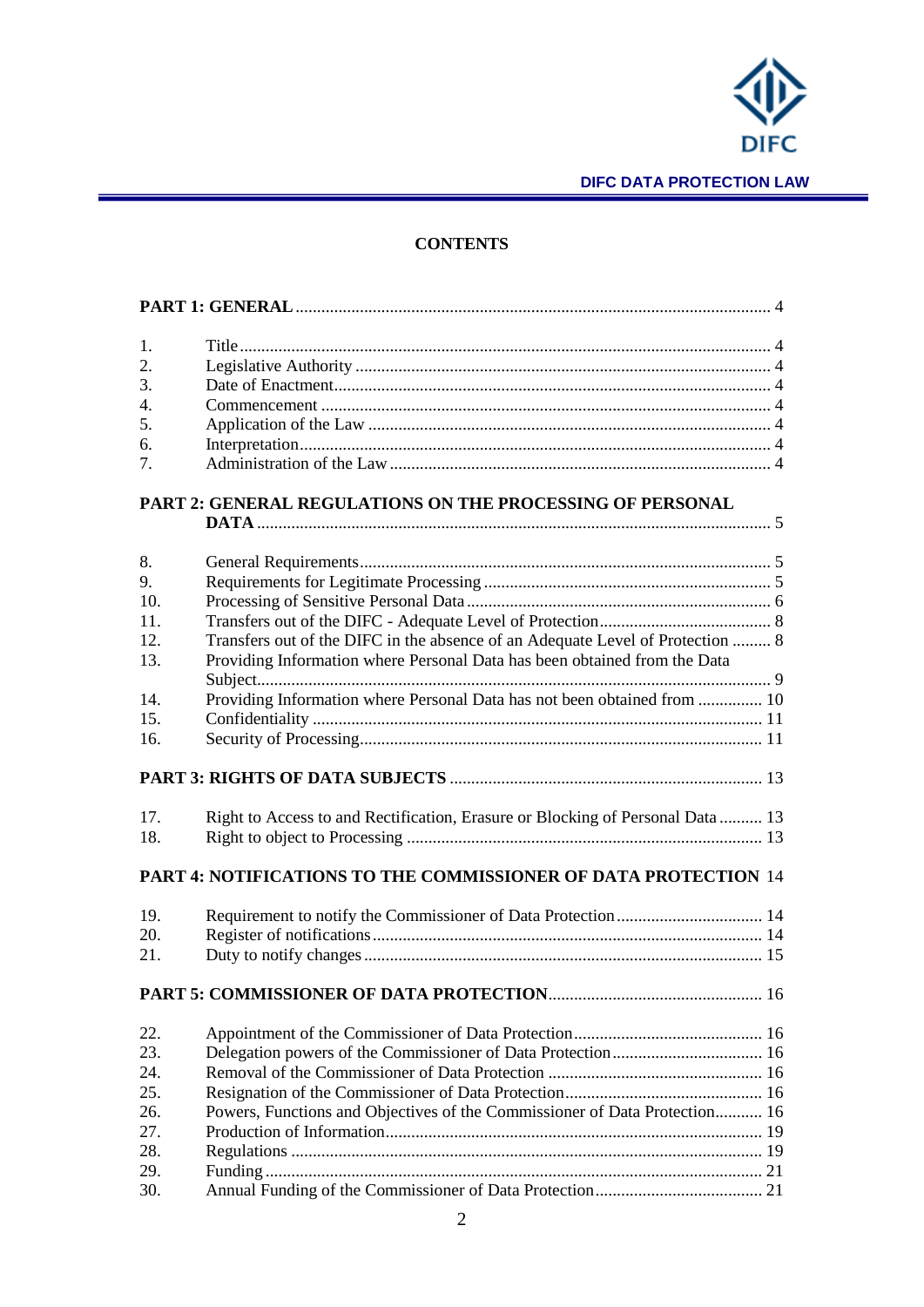

# **DIFC DATA PROTECTION LAW**

| 31.  |  |  |
|------|--|--|
| 31A. |  |  |
| 32.  |  |  |
|      |  |  |
|      |  |  |
|      |  |  |
| 33.  |  |  |
| 34.  |  |  |
| 35.  |  |  |
| 36.  |  |  |
| 37.  |  |  |
| 38.  |  |  |
|      |  |  |
|      |  |  |
|      |  |  |
| 39.  |  |  |
|      |  |  |
|      |  |  |
|      |  |  |
| 40.  |  |  |
|      |  |  |
|      |  |  |
|      |  |  |
|      |  |  |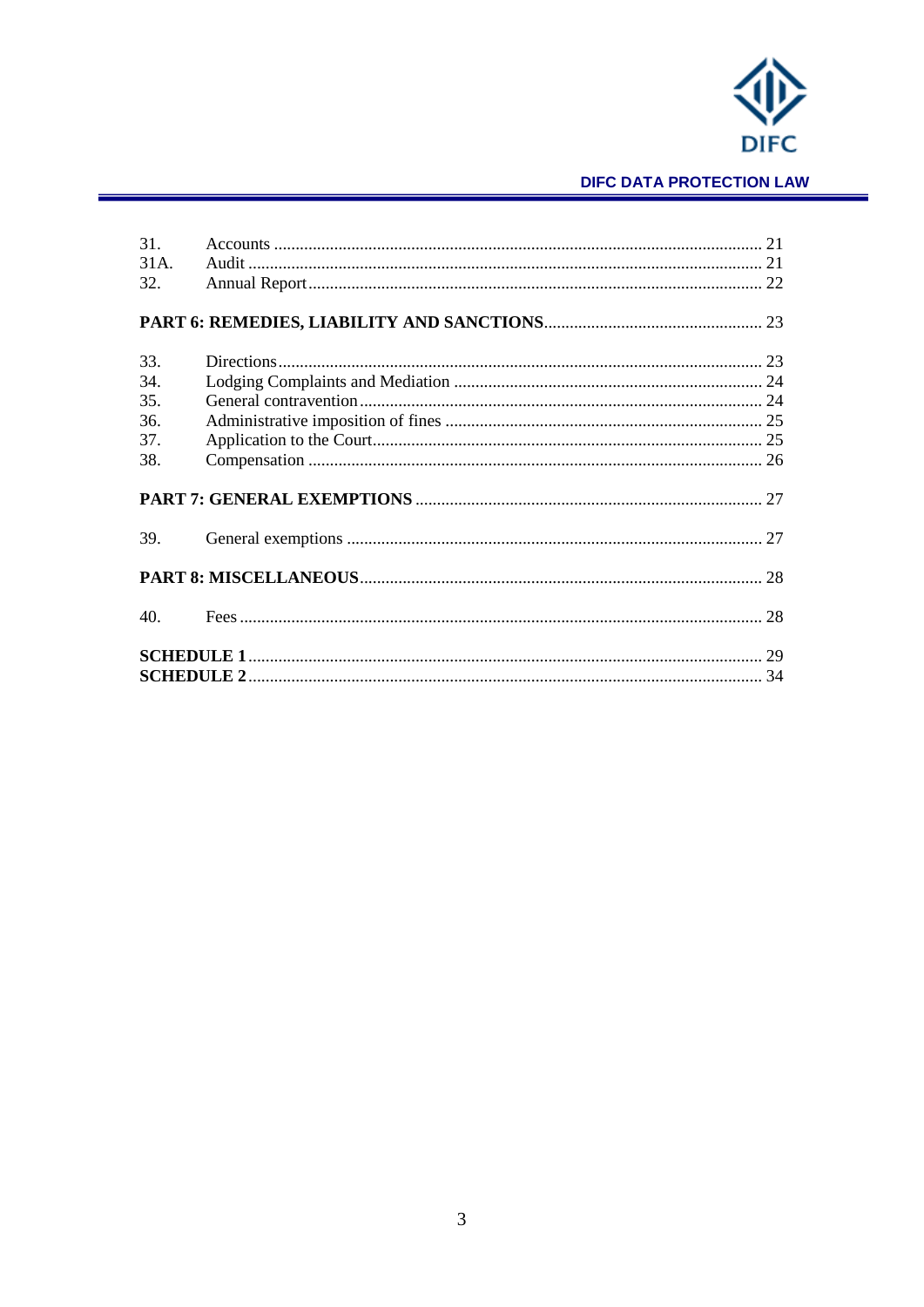

## <span id="page-3-0"></span>**PART 1: GENERAL**

#### <span id="page-3-1"></span>**1. Title**

This Law may be cited as the "Data Protection Law 2007".

#### <span id="page-3-2"></span>**2. Legislative Authority**

This Law is made by the Ruler of Dubai.

#### <span id="page-3-3"></span>**3. Date of Enactment**

This Law is enacted on the date specified in the Enactment Notice in respect of this Law.

#### <span id="page-3-4"></span>**4. Commencement**

This Law comes into force on the date specified in the Enactment Notice in respect of this Law and replaces the DIFC Data Protection Law, being Law No. 9 of 2004. This Law abrogates the Data Protection Module (DAT) issued by the Dubai International Financial Services Authority (DFSA), which is replaced by the Data Protection Regulations 2007.

# <span id="page-3-5"></span>**5. Application of the Law**

This Law applies in the jurisdiction of the Dubai International Financial Centre.

## <span id="page-3-6"></span>**6. Interpretation**

Schedule 1 contains:

- (a) interpretative provisions which apply to this Law:
- (b) a list of defined terms used in this Law.

# <span id="page-3-7"></span>**7. Administration of the Law**

This Law and any legislation made for the purpose of this Law is administered by the Commissioner of Data Protection.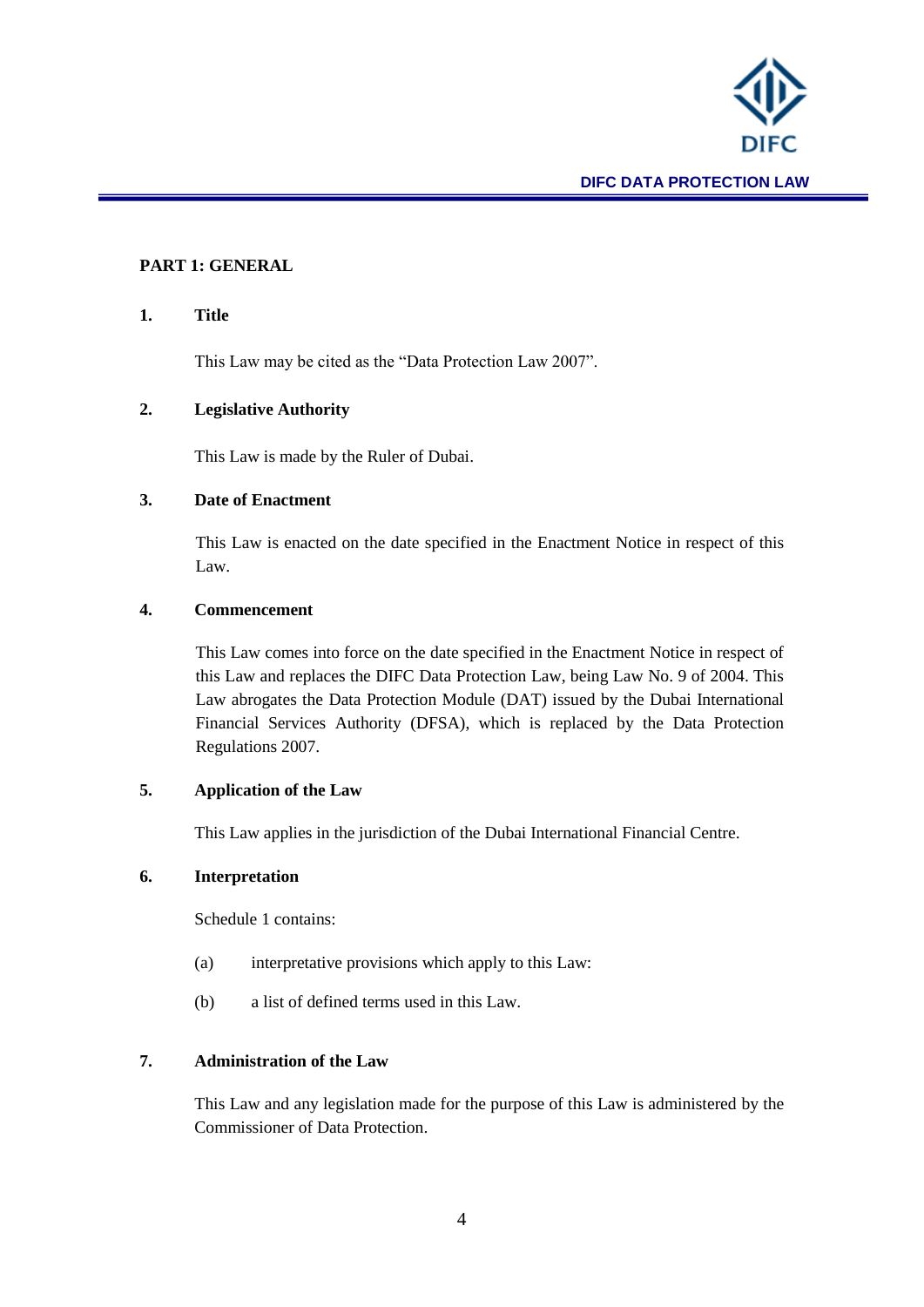

# <span id="page-4-0"></span>**PART 2: GENERAL REGULATIONS ON THE PROCESSING OF PERSONAL DATA**

#### <span id="page-4-1"></span>**8. General Requirements**

- (1) Data Controllers shall ensure that Personal Data which they Process is:
	- (a) Processed fairly, lawfully and securely;
	- (b) Processed for specified, explicit and legitimate purposes in accordance with the Data Subject's rights and not further Processed in a way incompatible with those purposes or rights;
	- (c) Adequate, relevant and not excessive in relation to the purposes for which it is collected and/or further Processed;
	- (d) Accurate and, where necessary, kept up to date; and
	- (e) Kept in a form which permits identification of Data Subjects for no longer than is necessary for the purposes for which the Personal Data was collected or for which they are further Processed.
- (2) Every reasonable step shall be taken by Data Controllers to ensure that Personal Data which is inaccurate or incomplete, having regard to the purposes for which it was collected or for which it is further Processed, is erased or rectified.

#### <span id="page-4-2"></span>**9. Requirements for Legitimate Processing**

Personal Data may only be Processed if:

- (a) The Data Subject has given his written consent to the Processing of that Personal Data;
- (b) Processing is necessary for the performance of a contract to which the Data Subject is party or in order to take steps at the request of the Data Subject prior to entering into a contract;
- (c) Processing is necessary for compliance with any legal obligation to which the Data Controller is subject;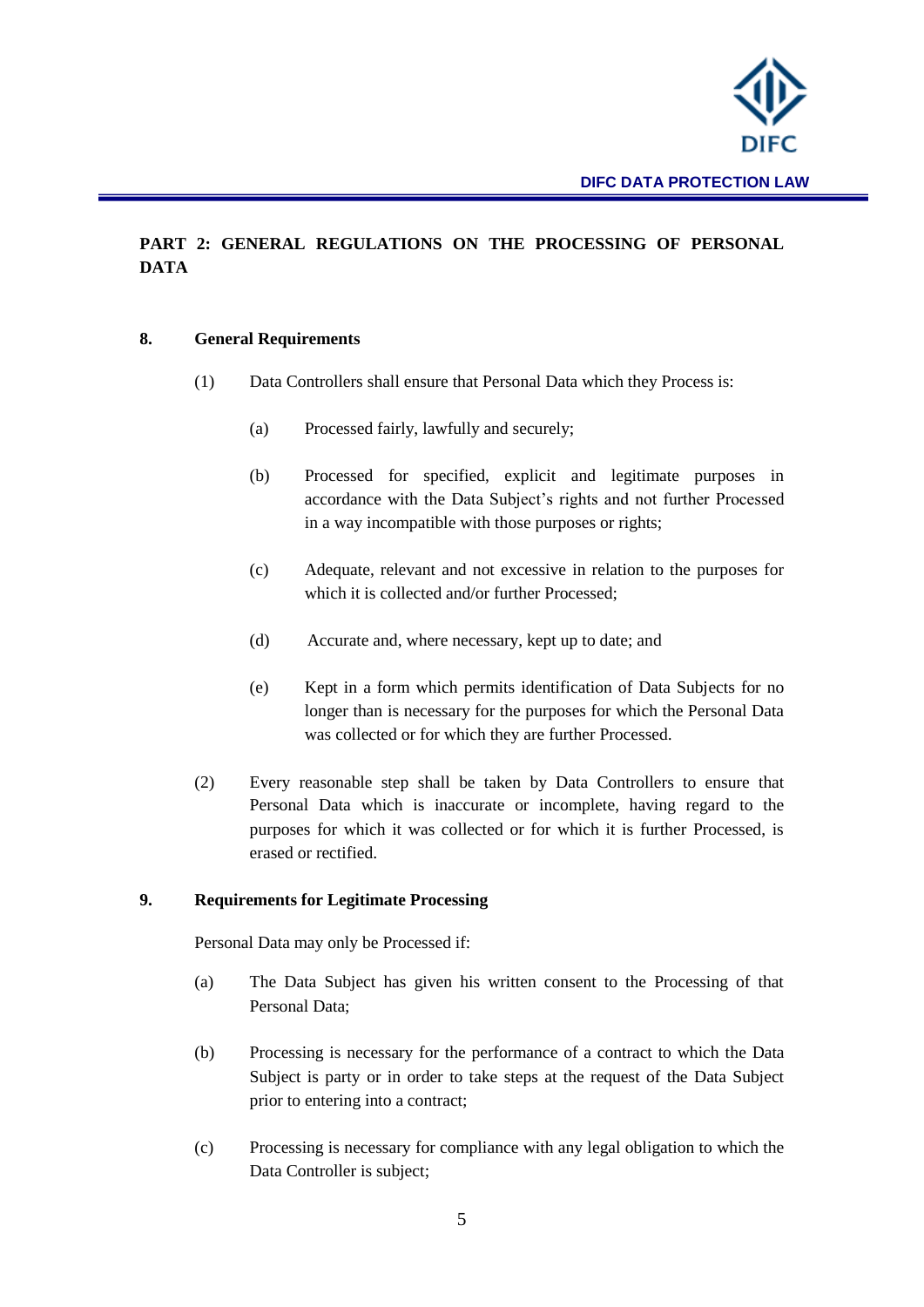

- (d) Processing is necessary for the performance of a task carried out in the interests of the DIFC, or in the exercise of the DIFCA, the DFSA, the Court and the Registrar's functions or powers vested in the Data Controller or in a Third Party to whom the Personal Data are disclosed; or
- (e) Processing is necessary for the purposes of the legitimate interests pursued by the Data Controller or by the Third Party or parties to whom the Personal Data is disclosed, except where such interests are overridden by compelling legitimate interests of the Data Subject relating to the Data Subject's particular situation.

#### <span id="page-5-0"></span>**10. Processing of Sensitive Personal Data**

- (1) Sensitive Personal Data shall not be Processed unless:
	- (a) The Data Subject has given his written consent to the Processing of that Sensitive Personal Data;
	- (b) Processing is necessary for the purposes of carrying out the obligations and specific rights of the Data Controller;
	- (c) Processing is necessary to protect the vital interests of the Data Subject or of another person where the Data Subject is physically or legally incapable of giving his consent;
	- (d) Processing is carried out in the course of its legitimate activities with appropriate guarantees by a foundation, association or any other nonprofit-seeking body on condition that the Processing relates solely to the members of the body or to persons who have regular contact with it in connection with its purposes and that the Personal Data are not disclosed to a Third Party without the consent of the Data Subjects;
	- (e) The Processing relates to Personal Data which are manifestly made public by the Data Subject or is necessary for the establishment, exercise or defence of legal claims;
	- (f) Processing is necessary for compliance with any regulatory or legal obligation to which the Data Controller is subject;
	- (g) Processing is necessary to uphold the legitimate interests of the Data Controller recognised in the international financial markets, provided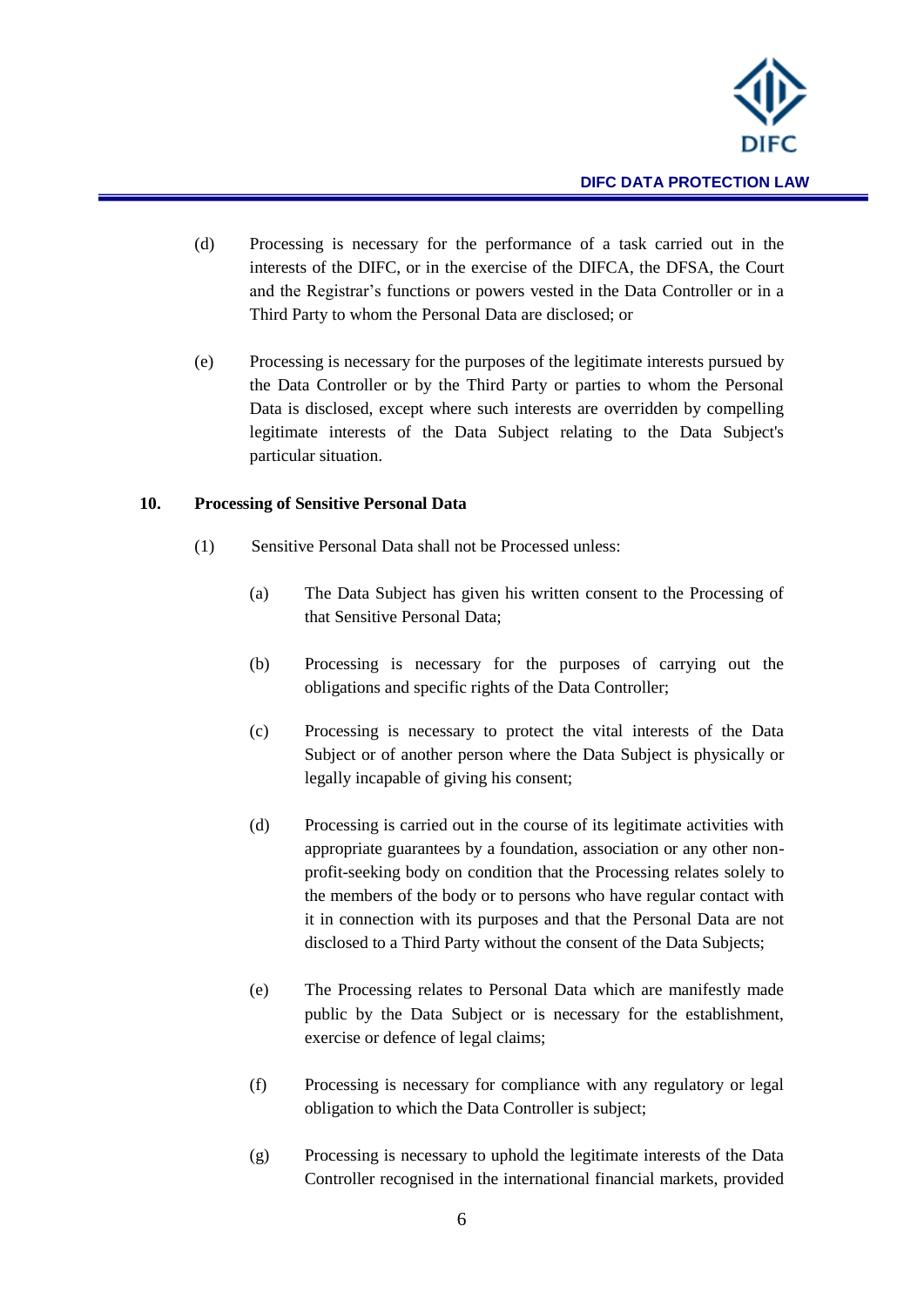

that such is pursued in accordance with international financial standards and except where such interests are overridden by compelling legitimate interests of the Data Subject relating to the Data Subject's particular situation;

- (h) Processing is necessary to comply with any regulatory requirements, auditing, accounting, anti-money laundering or counter terrorist financing obligations or the prevention or detection of any crime that apply to a Data Controller;
- (i) Processing is required for the purposes of preventive medicine, medical diagnosis, the provision of care or treatment or the management of health-care services, and where those Personal Data is Processed by a health professional subject under national laws or regulations established by national competent bodies to the obligation of professional secrecy or by another person also subject to an equivalent obligation of secrecy;
- (j) Processing is required for protecting members of the public against:
	- (i) financial loss due to dishonesty, malpractice or other seriously improper conduct by, or the unfitness or incompetence of, persons concerned in the provision of banking, insurance, investment, management consultancy, IT services, accounting or other commercial activities (either in person or indirectly by means of outsourcing);
	- (ii) dishonesty, malpractice or other seriously improper conduct by, or the unfitness or incompetence of, persons concerned in the provision of banking, insurance, investment, financial or other services; or
- (k) Authorised in writing by the Commissioner of Data Protection.
- (2) Article 10 (1) shall not apply if:
	- (a) a permit has been obtained to Process Sensitive Personal Data from the Commissioner of Data Protection; and
	- (b) the Data Controller applies adequate safeguards with respect to the Processing of the Sensitive Personal Data.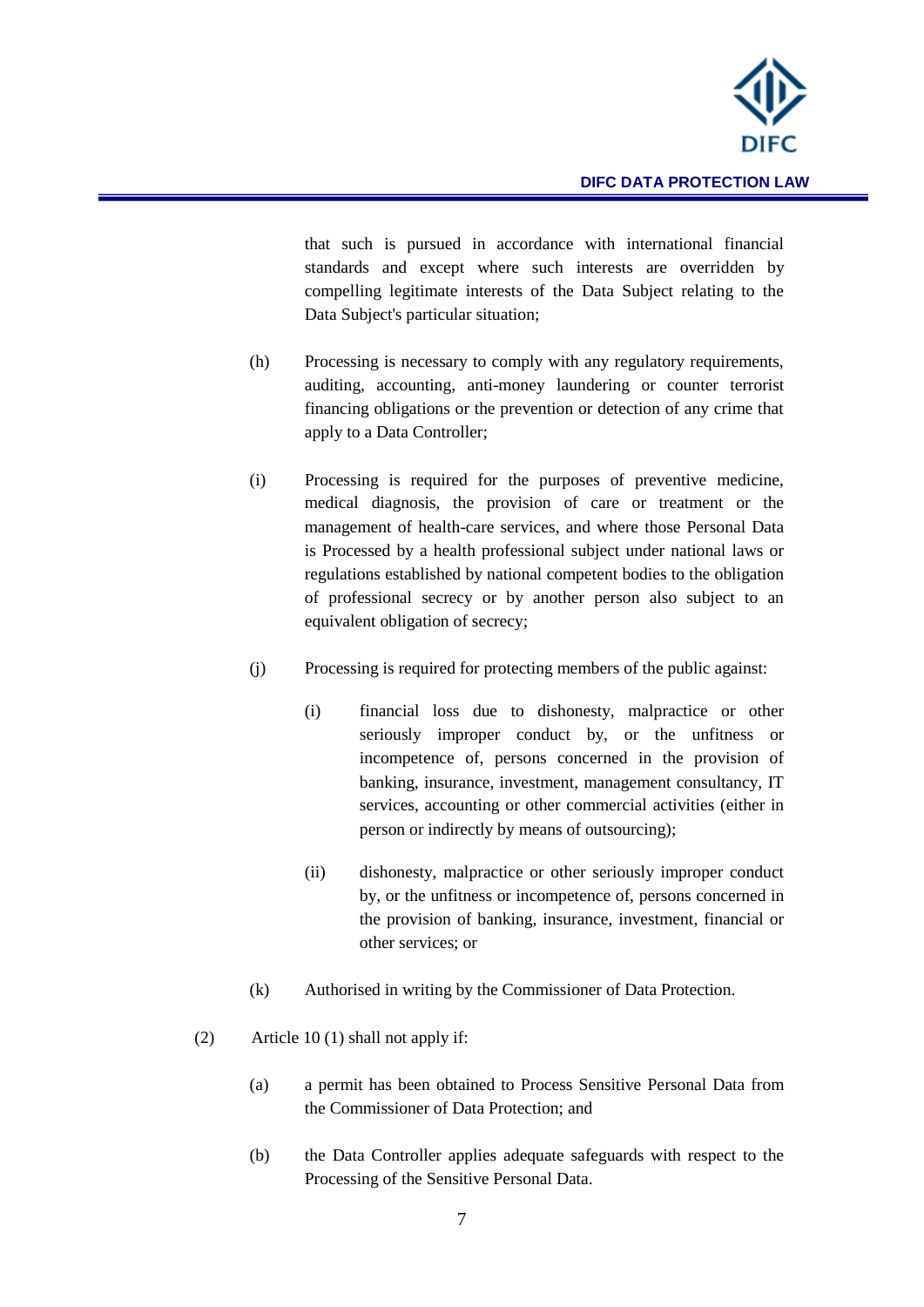

(3) The Court has jurisdiction to hear and determine any appeal in relation to a decision of the Commissioner of Data Protection to refuse to issue a permit to Process Sensitive Personal Data and its decision is final and binding upon the Data Controller.

#### <span id="page-7-0"></span>**11. Transfers out of the DIFC - Adequate Level of Protection**

- (1) A transfer of Personal Data to a Recipient located in a jurisdiction outside the DIFC may take place only if:
	- (a) an adequate level of protection for that Personal Data is ensured by laws and regulations that are applicable to the Recipient, as set out in Article 11 (2); or
	- (b) in accordance with Article 12.
- (2) For the purposes of Article 11(1), a jurisdiction has an adequate level of protection for that Personal Data if that jurisdiction is listed as an acceptable jurisdiction under the Regulations or any other jurisdiction as approved by the Commissioner of Data Protection.

#### <span id="page-7-1"></span>**12. Transfers out of the DIFC in the absence of an Adequate Level of Protection**

- (1) A transfer or a set of transfers of Personal Data to a Recipient which is not subject to laws and regulations which ensure an adequate level of protection within the meaning of Article 11 may take place on condition that:
	- (a) the Commissioner of Data Protection has granted a permit or written authorisation for the transfer or the set of transfers and the Data Controller applies adequate safeguards with respect to the protection of this Personal Data;
	- (b) the Data Subject has given his written consent to the proposed transfer;
	- (c) the transfer is necessary for the performance of a contract between the Data Subject and the Data Controller or the implementation of precontractual measures taken in response to the Data Subject's request;
	- (d) the transfer is necessary for the conclusion or performance of a contract concluded in the interest of the Data Subject between the Data Controller and a Third Party;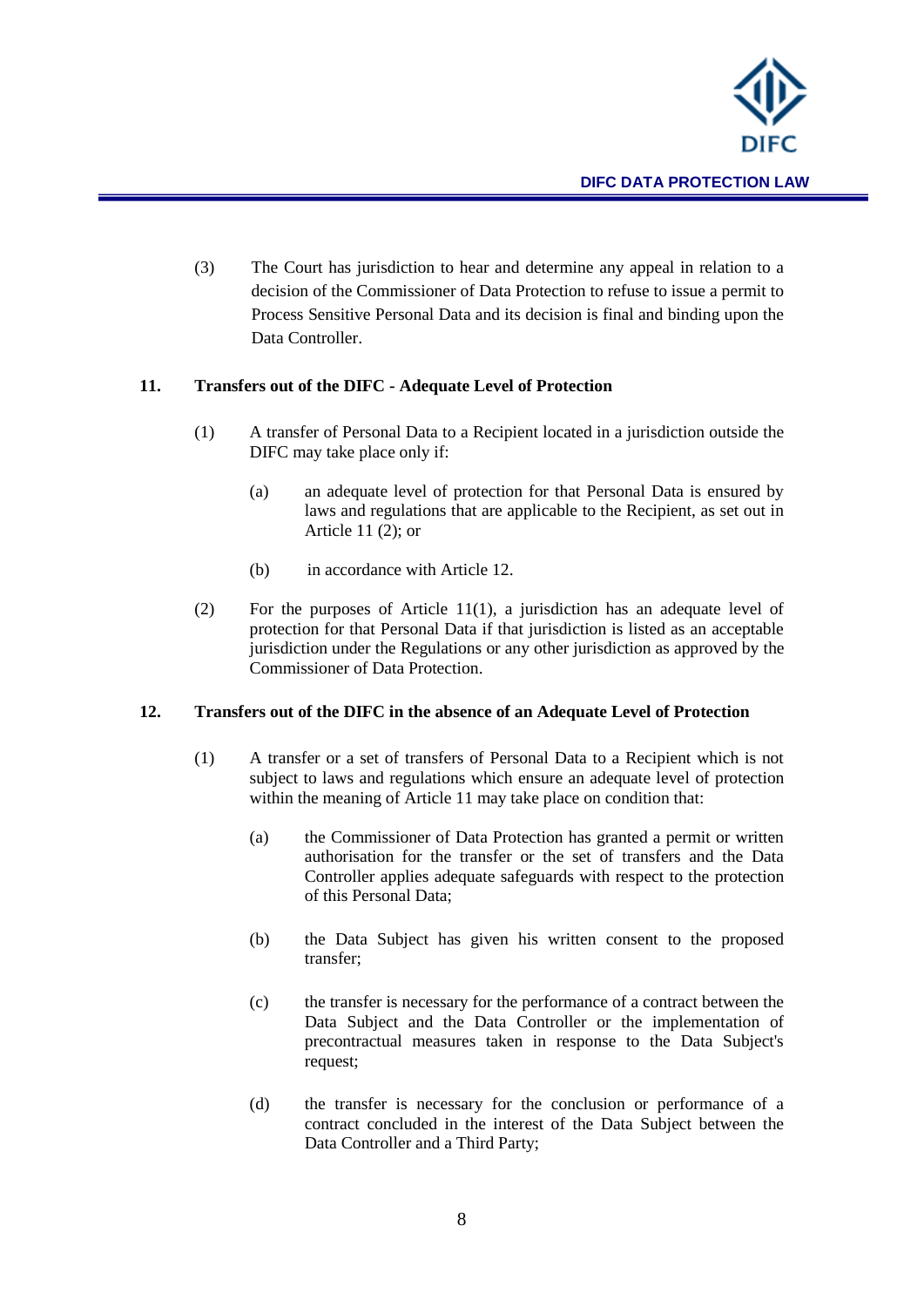

- (e) the transfer is necessary or legally required on grounds important in the interests of the DIFC, or for the establishment, exercise or defence of legal claims;
- (f) the transfer is necessary in order to protect the vital interests of the Data:
- (g) the transfer is made from a register which according to laws or regulations is intended to provide information to the public and which is open to consultation either by the public in general or by any person who can demonstrate legitimate interest, to the extent that the conditions laid down in law for consultation are fulfilled in the particular case;
- (h) the transfer is necessary for compliance with any legal obligation to which the Data Controller is subject or the transfer is made at the request of a regulator, police or other government agency;
- (i) the transfer is necessary to uphold the legitimate interests of the Data Controller recognised in the international financial markets, provided that such is pursued in accordance with international financial standards and except where such interests are overridden by legitimate interests of the Data Subject relating to the Data Subject's particular situation; or
- (j) the transfer is necessary to comply with any regulatory requirements, auditing, accounting, anti-money laundering or counter terrorist financing obligations or the prevention or detection of any crime that apply to a Data Controller.
- (2) The Court has jurisdiction to hear and determine any appeal in relation to a decision of the Commissioner of Data Protection to refuse to issue a permit referred to in Article 12 (1)(a) and his decision is final and binding upon the Data Controller.

# <span id="page-8-0"></span>**13. Providing Information where Personal Data has been obtained from the Data Subject**

- (1) Data Controllers shall provide a Data Subject whose Personal Data it collects from the Data Subject with at least the following information as soon as possible upon commencing to collect Personal Data in respect of that Data Subject:
	- (a) the identity of the Data Controller;
	- (b) the purposes of the Processing for which the Personal Data are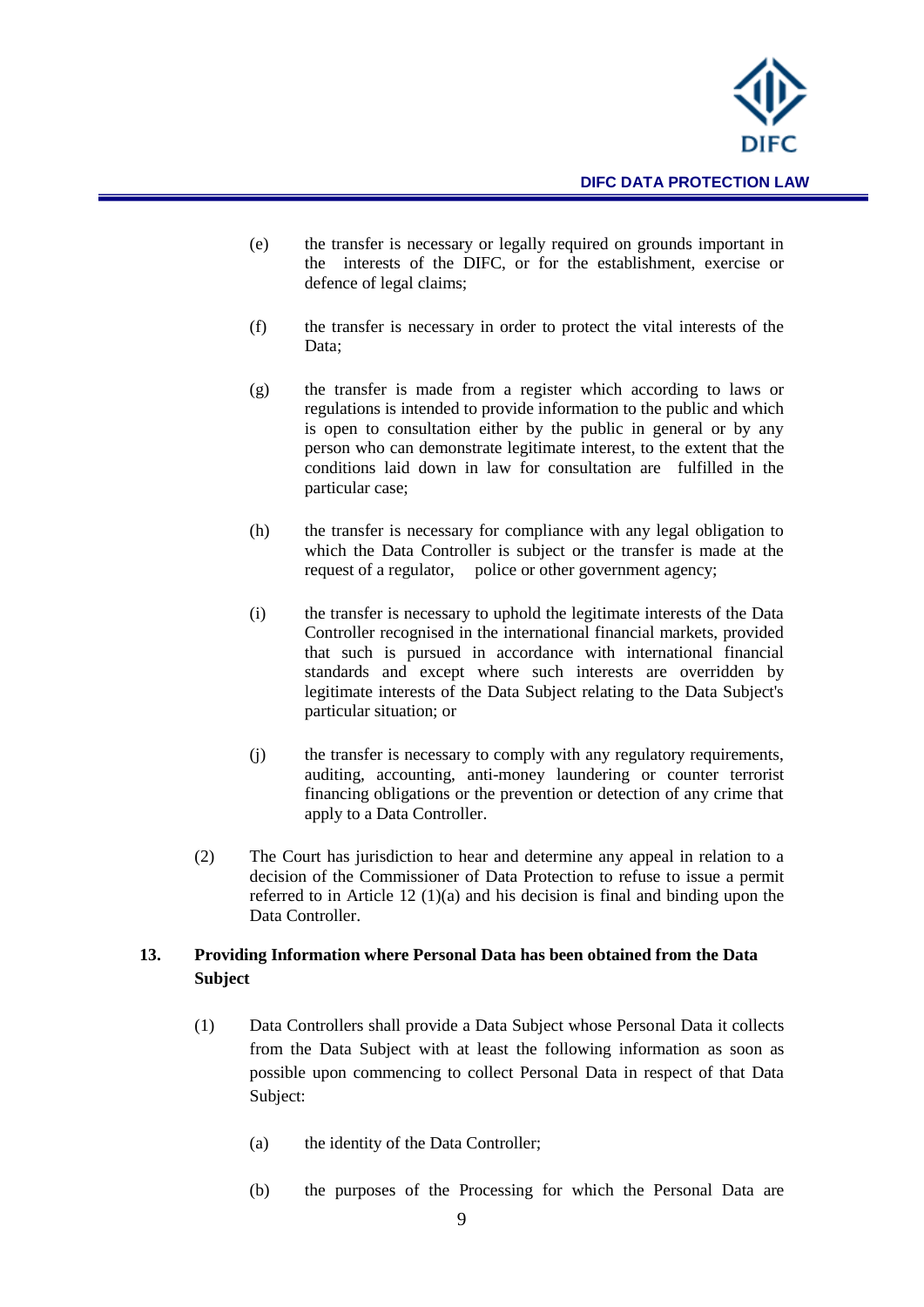

#### intended;

- (c) any further information in so far as such is necessary, having regard to the specific circumstances in which the Personal Data are collected, to guarantee fair Processing in respect of the Data Subject, such as:
	- (i) the Recipients or categories of Recipients of the Personal Data;
	- (ii) whether replies to questions are obligatory or voluntary, as well as the possible consequences of failure to reply
	- (iii) the existence of the right of access to and the right to rectify the Personal Data;
	- (iv) whether the Personal Data will be used for direct marketing purposes; and
	- (v) whether the Personal Data will be Processed on the basis of Article  $12(1)(i)$  or Article  $10(1)(g)$ .
- (2) A Data Controller need not provide that information otherwise required by Article 13(1) to the Data Subject if the Data Controller reasonably expects that the Data Subject is already aware of that information.

# <span id="page-9-0"></span>**14. Providing Information where Personal Data has not been obtained from the Data Subject**

- (1) Where Personal Data has not been obtained from the Data Subject, a Data Controller or his representative shall at the time of undertaking the Processing of Personal Data or if a disclosure to a Third Party is envisaged, no later than the time when the Personal Data is first Processed or disclosed provide the Data Subject with at least the following information:
	- (a) the identity of the Data Controller;
	- (b) the purposes of the Processing;
	- (c) any further information in so far as such further information is necessary, having regard to the specific circumstances in which the Personal Data is Processed, to guarantee fair Processing in respect of the Data Subject, such as: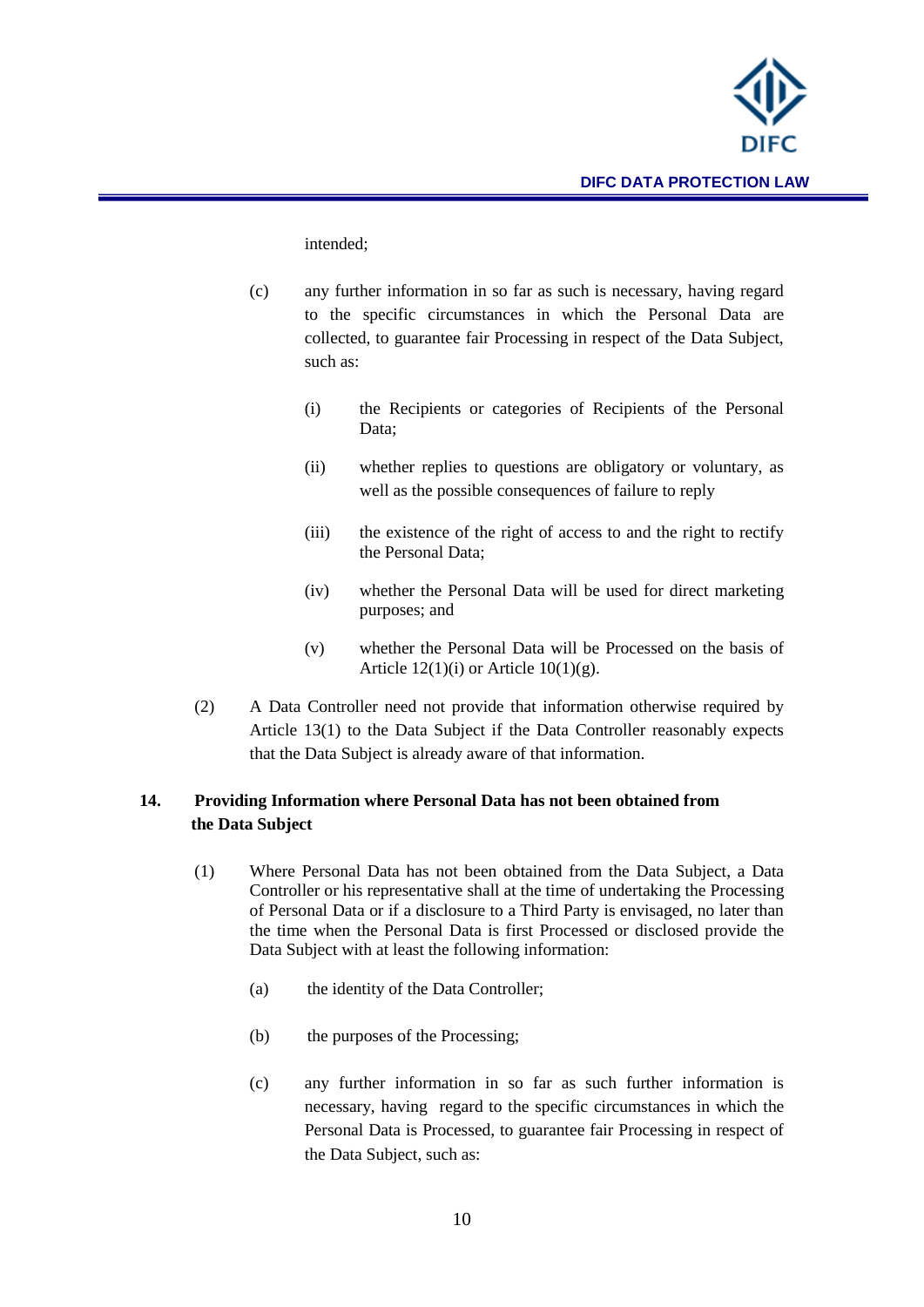

- (i) the categories of Personal Data concerned;
- (ii) the Recipients or categories of Recipients;
- (iii) the existence of the right of access to and the right to rectify the Personal Data concerning him;
- (iv) whether the Personal Data will be used for direct marketing purposes; and
- (v) whether the Personal Data will be Processed on the basis of Article  $10(1)(g)$  or Article 12 (1)(i).
- (2) Article 14 (1) shall not apply to require:
	- (a) the Data Controller to provide information which the Data Controller reasonably expects that the Data Subject already has; or
	- (b) the provision of such information if it proves impossible or would involve a disproportionate effort.

#### <span id="page-10-0"></span>**15. Confidentiality**

Any person acting under a Data Controller or a Data Processor, including the Data Processor himself, who has access to Personal Data shall not Process it except on instructions from the Data Controller, unless he is required to do so by law.

#### <span id="page-10-1"></span>**16. Security of Processing**

- (1) The Data Controller shall implement appropriate technical and organisational measures to protect Personal Data against wilful, negligent, accidental or unlawful destruction or accidental loss, alteration, unauthorised disclosure or access and against all other unlawful forms of Processing, in particular where the Processing of Personal Data is performed pursuant to Article 10 or Article 12 above.
- (2) Having regard to the cost of their implementation, such measures shall ensure a level of security appropriate to the risks represented by the Processing and the nature of the Personal Data to be protected.
- (3) The Data Controller shall, where Processing is carried out on its behalf, choose a Data Processor providing sufficient guarantees in respect of the technical security measures and organizational measures governing the Processing to be carried out, and shall ensure compliance with those measures.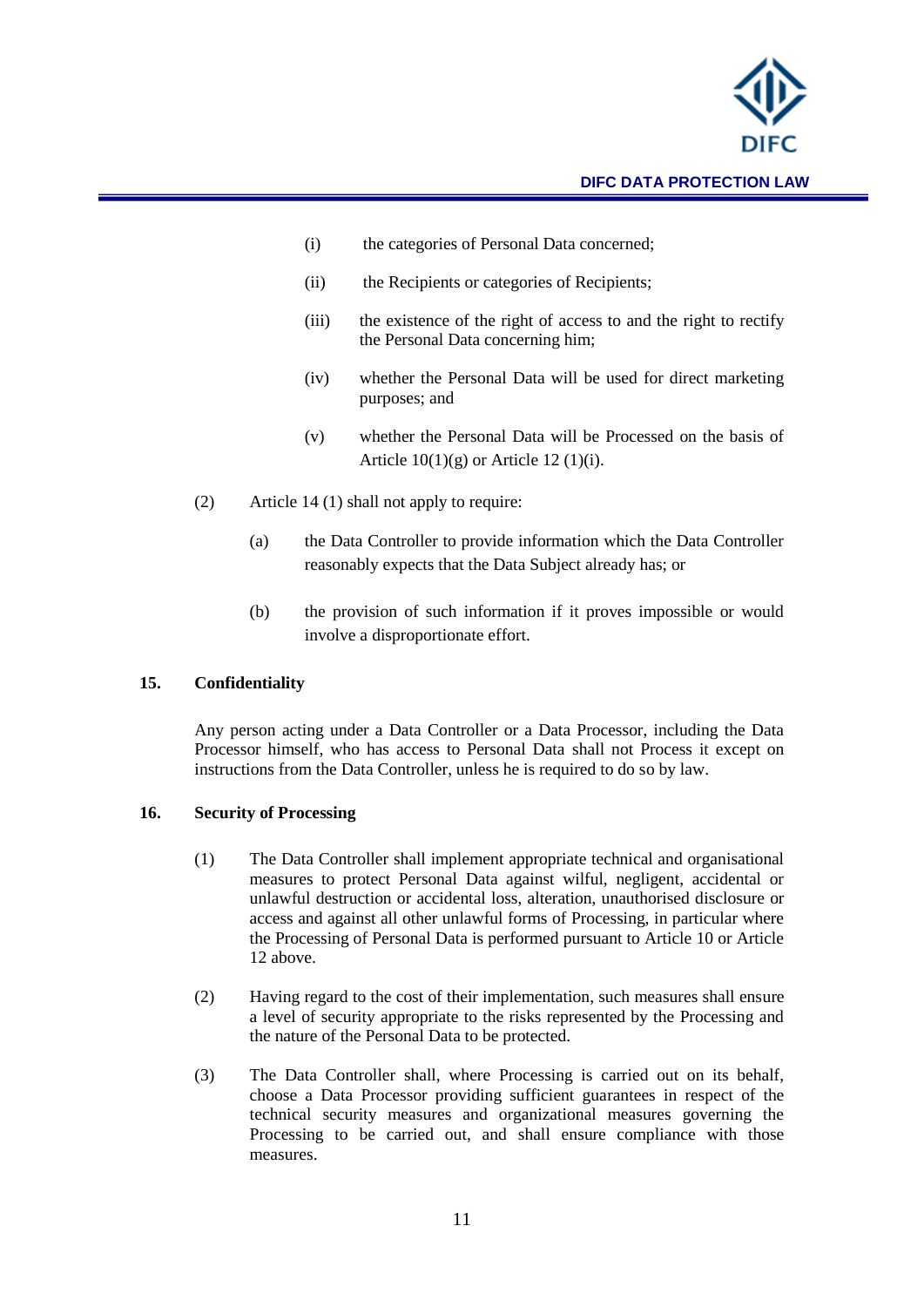

(4) In the event of an unauthorised intrusion, either physical, electronic or otherwise, to any Personal Data database, the Data Controller or the Data Processor carrying out the Data Controller's function at the time of the intrusion, shall inform the Commissioner of Data Protection of the incident as soon as reasonably practicable.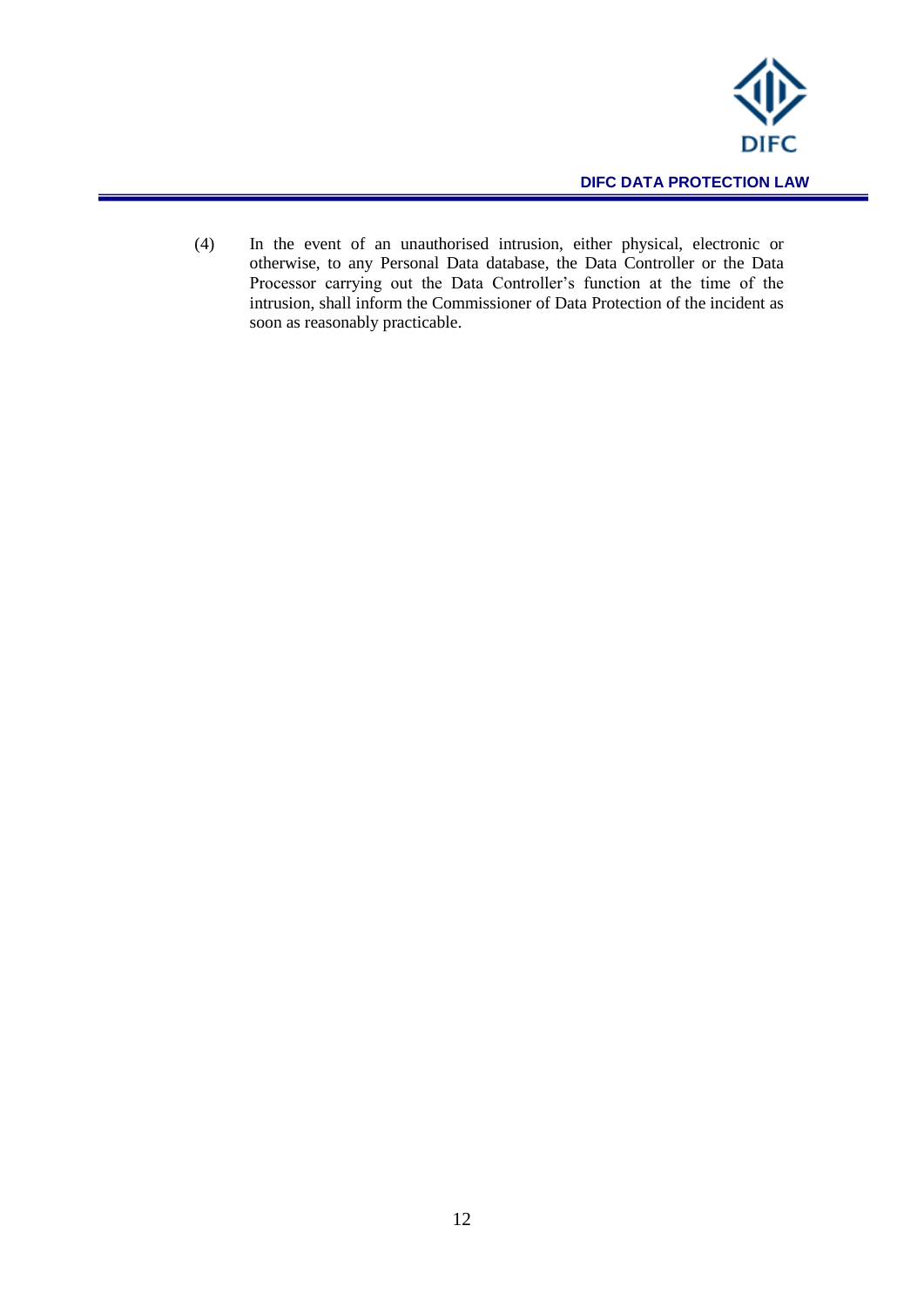

# <span id="page-12-0"></span>**PART 3: RIGHTS OF DATA SUBJECTS**

#### <span id="page-12-1"></span>**17. Right to Access to and Rectification, Erasure or Blocking of Personal Data**

A Data Subject has the right to obtain from the Data Controller upon request, at reasonable intervals and without excessive delay or expense:

- (a) confirmation in writing as to whether or not Personal Data relating to him is being Processed and information at least as to the purposes of the Processing, the categories of Personal Data concerned, and the Recipients or categories of Recipients to whom the Personal Data are disclosed;
- (b) communication to him in an intelligible form of the Personal Data undergoing Processing and of any available information as to its source; and
- (c) as appropriate, the rectification, erasure or blocking of Personal Data the Processing of which does not comply with the provisions of the Law.

#### <span id="page-12-2"></span>**18. Right to object to Processing**

- (1) A Data Subject has the right:
	- (a) to object at any time on reasonable grounds relating to his particular situation to the Processing of Personal Data relating to him; and
	- (b) to be informed before Personal Data is disclosed for the first time to third parties or used on their behalf for the purposes of direct marketing, and to be expressly offered the right to object to such disclosures or uses.
- (2) Where there is a justified objection: the Processing instigated by the Data Controller shall no longer include that Personal Data.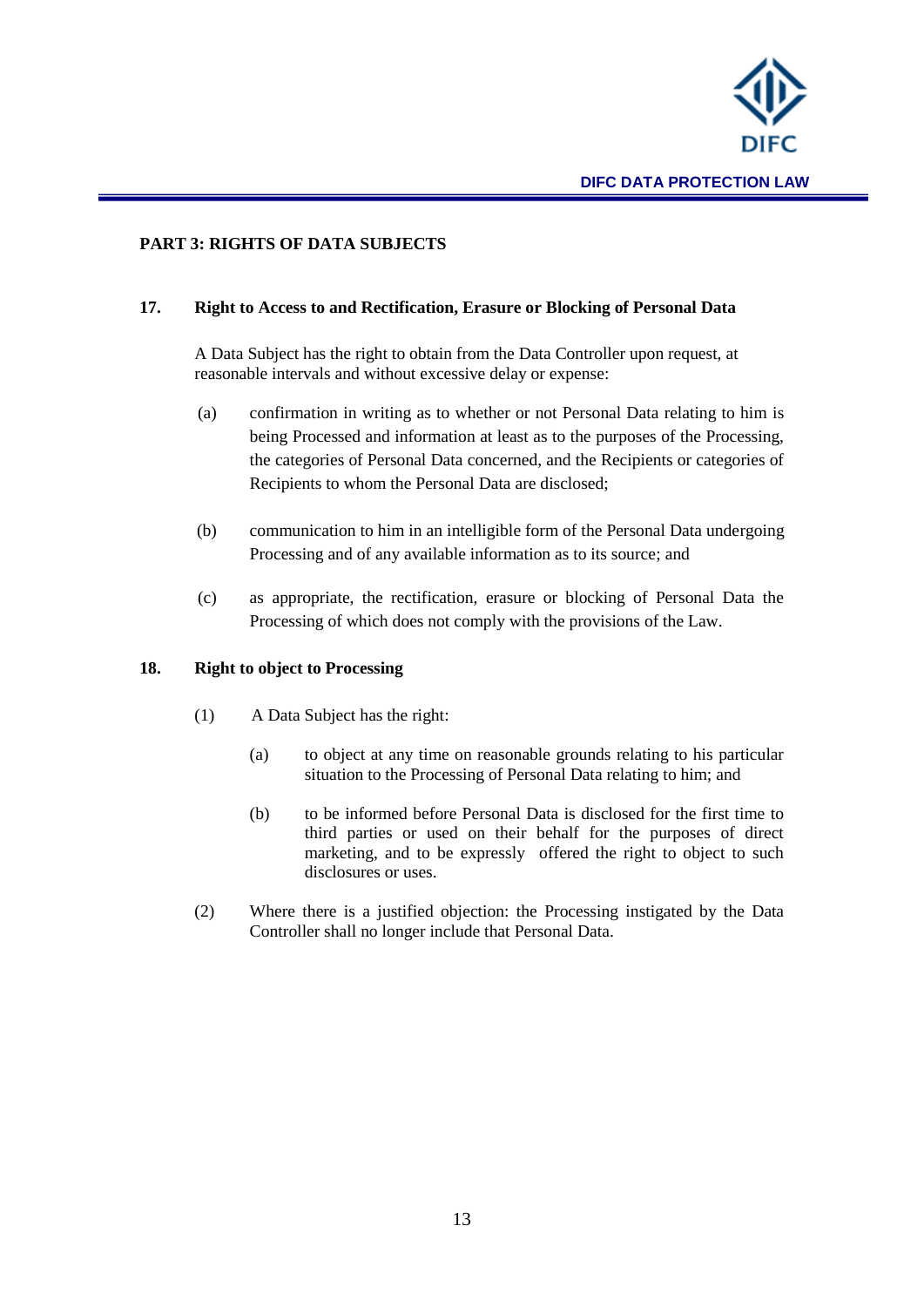

# <span id="page-13-0"></span>**PART 4: NOTIFICATIONS TO THE COMMISSIONER OF DATA PROTECTION**

#### <span id="page-13-1"></span>**19. Requirement to notify the Commissioner of Data Protection**

- (1) A Data Controller shall establish and maintain records of any Personal Data Processing operations or set of such operations intended to secure a single purpose or several related purposes.
- (2) The Data Controller shall file a notification with the Commissioner of Data Protection in accordance with the Regulations.
- (3) The notification shall be accompanied by such fee as may be prescribed in the Regulations.
- (4) The DIFCA Board of Directors, after consultation with the Commissioner of Data Protection, shall make Regulations prescribing:
	- (a) the information in relation to Personal Data Processing operations that shall be recorded for the purposes of Article 19 (1);
	- (b) the circumstances in which a Data Controller shall notify the Commissioner of Data Protection of any operations referred to in Article 19 (1); and
	- (c) the content of any such notification.

#### <span id="page-13-2"></span>**20. Register of notifications**

- (1) The Commissioner of Data Protection shall keep a register relating to the Personal Data Processing operations notified in accordance with Article 19 available for inspection by any person.
- (2) Each entry in the register shall consist of:
	- (a) the registrable particulars notified in accordance with Article 19 or, as the case requires, those particulars as amended in accordance with Article 21; and
	- (b) such other information as the Commissioner of Data Protection deems appropriate.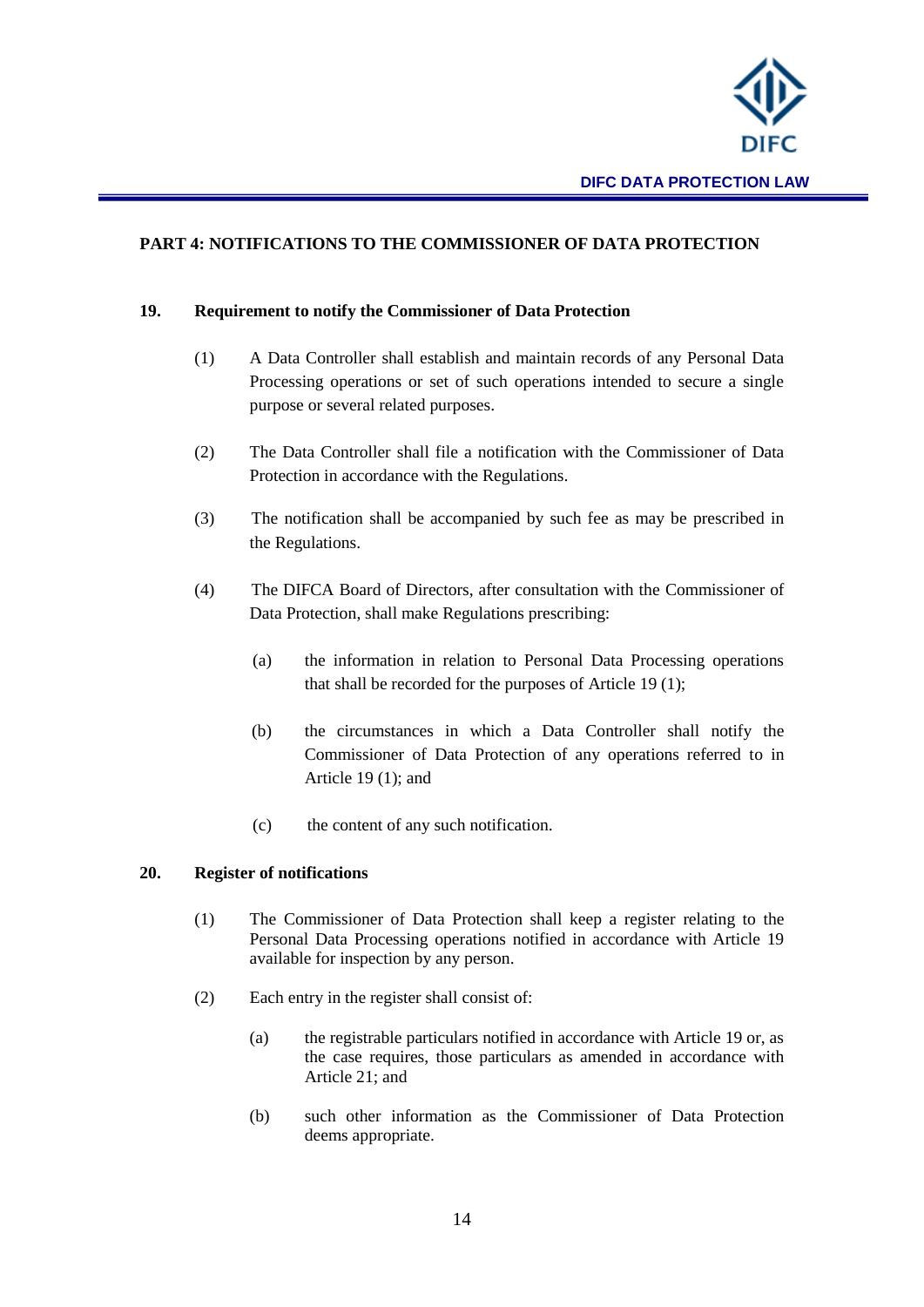

(3) Any entry in the register shall be valid for a period of twelve (12) months and renewed annually upon payment of the relevant fee as prescribed in the Regulations.

# <span id="page-14-0"></span>**21. Duty to notify changes**

The Data Controller shall notify the Commissioner of Data Protection of any changes related to the registrable particulars notified under Article 19 in the manner prescribed in the Regulations.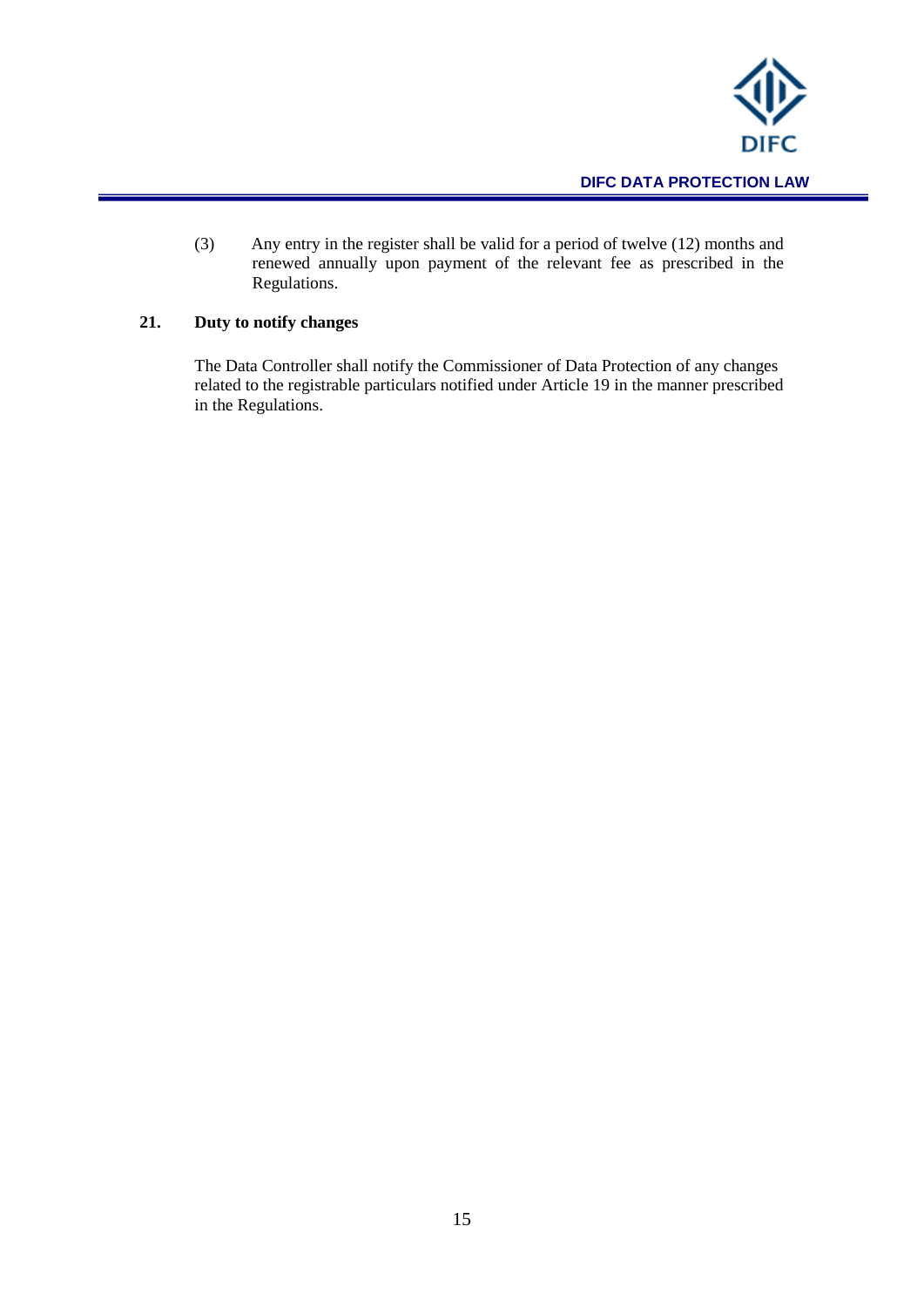

#### <span id="page-15-0"></span>**PART 5: COMMISSIONER OF DATA PROTECTION**

#### **22. Appointment of the Commissioner of Data Protection**

- <span id="page-15-1"></span>(1) The President shall appoint a person to be the Commissioner of Data Protection who is appropriately experienced and qualified.
- (2) The President shall consult with the DIFCA Board of Directors prior to appointing, re-appointing or removal the Commissioner of Data Protection.
- (3) The Commissioner of Data Protection shall be appointed for a specified period of time not exceeding three (3) years, and may be re-appointed provided that such period may not extend beyond the day when the Commissioner of Data Protection turns seventy-five (75) years of age.

#### <span id="page-15-2"></span>**23. Delegation powers of the Commissioner of Data Protection**

The Commissioner of Data Protection, where he considers it appropriate to do so, may delegate such of his functions and powers as may more efficiently and effectively be performed by officers and employees of the Commissioner of Data Protection, and with the approval of the DIFCA Board of Directors, either generally or in relation to any particular matter, to any other person.

#### <span id="page-15-3"></span>**24. Removal of the Commissioner of Data Protection**

The Commissioner of Data Protection may be removed from office by written notice issued by the President for reasons of inability, incapacity or misbehaviour.

#### <span id="page-15-4"></span>**25. Resignation of the Commissioner of Data Protection**

The Commissioner of Data Protection may at any time resign as the Commissioner of Data Protection by giving three (3) months written notice addressed to the President.

#### <span id="page-15-5"></span>**26. Powers, Functions and Objectives of the Commissioner of Data Protection**

- (1) The Commissioner of Data Protection has such powers, duties and functions as conferred on him under this Law and any Regulation made under this Law and shall exercise such powers and perform such functions in pursuit of the objectives of this Law and the Regulations.
- (2) In performing his functions and exercising his powers, the Commissioner of Data Protections shall pursue the following objectives: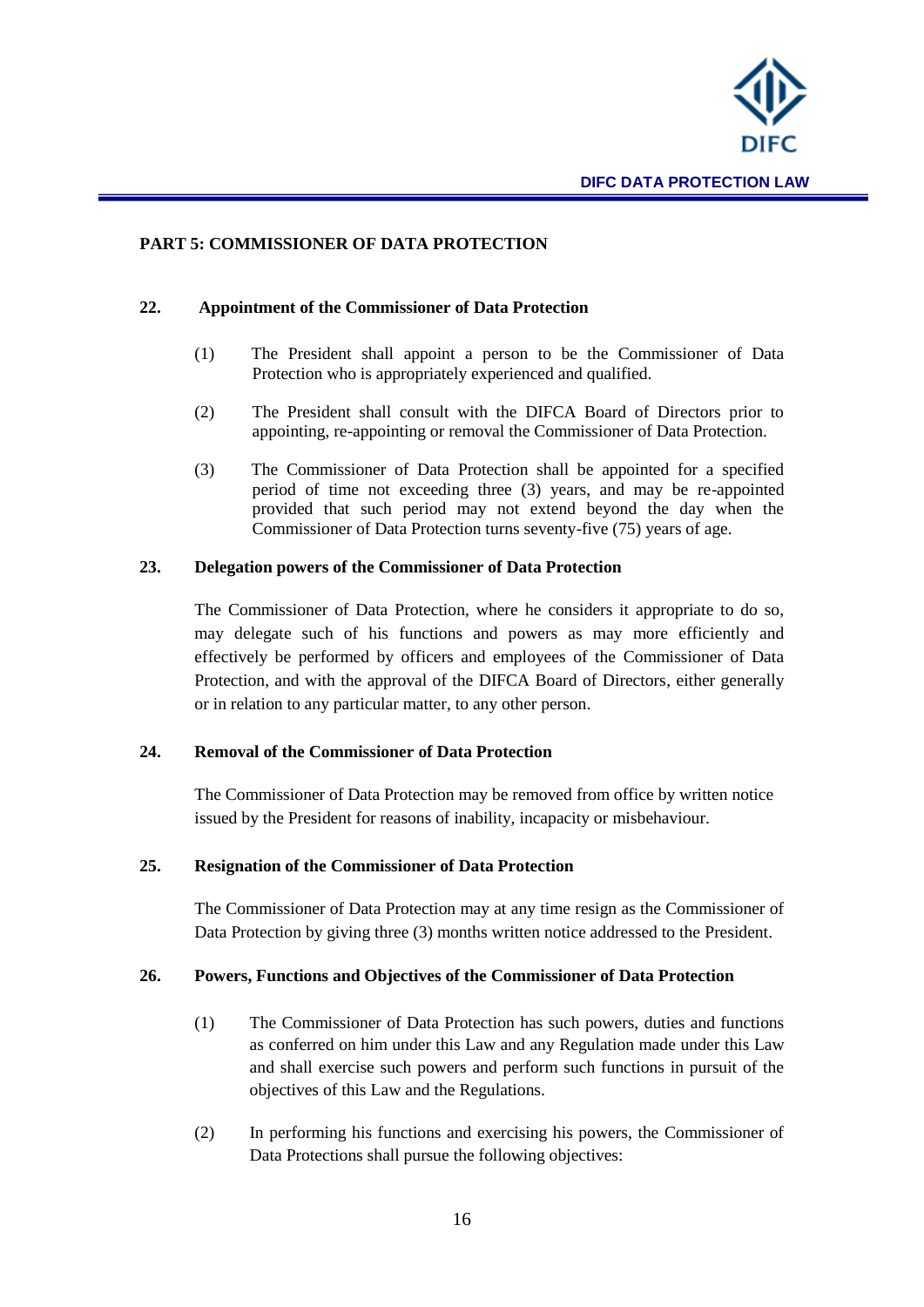

- (a) to promote good practices and observance of the requirements of this Law and the Regulations by the Data Controllers; and
- (b) to promote greater awareness and public understanding of data protection and the requirements of this Law and the Regulations in the DIFC.
- (3) Without limiting the generality of Article 26(1), such powers, duties and functions of the Commissioner of Data Protection shall include, so far as is reasonably practicable:
	- (a) accessing Personal Data Processed by Data Controllers or Data Processors;
	- (b) collecting all the information necessary for the performance of its supervisory;
	- (c) issuing warnings or admonishments and make recommendations to Data Controllers;
	- (d) initiating proceedings for contraventions of the Law before the Court;
	- (e) imposing fines in the event of non-compliance with its direction;
	- (f) imposing fines for non-compliance with the Laws and any Regulations;
	- (g) initiating a claim for compensation on behalf of a Data Subject before the Court where there has been a material contravention of the Law to the detriment of the Data Subject;
	- (h) preparing or causing to be prepared in a timely and efficient manner:
		- (i) draft Regulations;
		- (ii) draft standards or codes of practice; and
		- (iii) guidance; reasonably required to enable him to perform his statutory functions;
	- (i) submitting such draft Regulations, draft standards, and draft codes of practice to the DIFCA Board of Directors for approval and advising it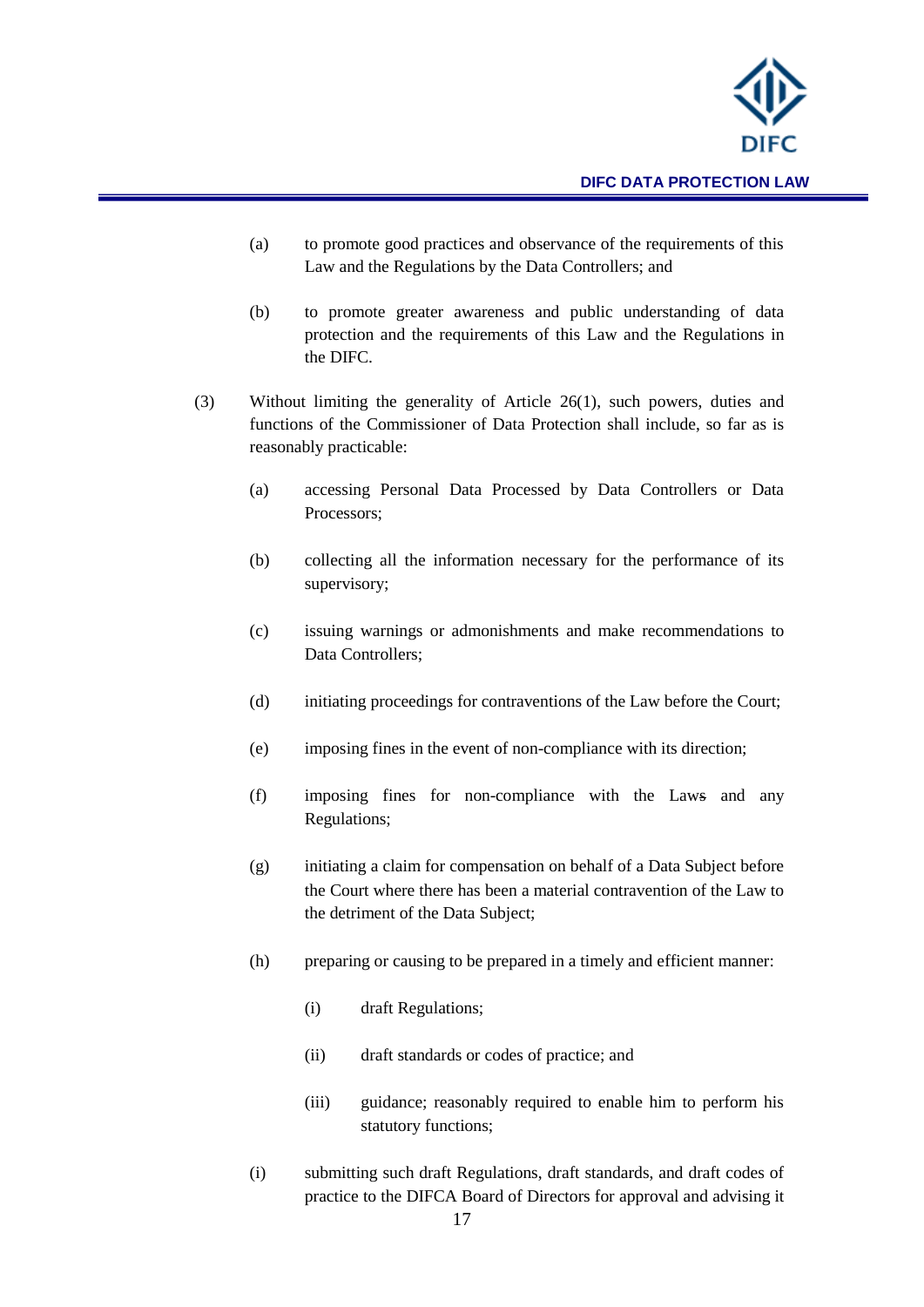

of any guidance that is issued;

- (j) prescribing forms to be used for any of the purposes of this Law or any legislation administered by the Commissioner of Data Protection;
- (k) acquiring, holding and disposing of property of any description;
- (l) making contracts and other agreements;
- (m) with the prior consent of the President, borrowing monies and providing security for such borrowings;
- (n) employing and appointing persons on such terms as he considers appropriate to assist him in the exercise of his powers and performance of his functions;
- (o) where he considers it appropriate to do so, delegating such of his functions and powers as may more efficiently and effectively be performed by his officers or employees and, with the approval of the President either generally or in relation to any particular matter, by any other person; and
- (p) exercising and performing such other powers and functions as may be delegated to the Commissioner of Data Protection by the President pursuant to the provisions of this Law.
- (4) The Commissioner of Data Protection has power to do whatever he deems necessary, for or in connection with, or reasonably incidental to, the performance of his functions.
- (5) In exercising his powers and performing his functions the Commissioner of Data Protection shall act in an independent manner.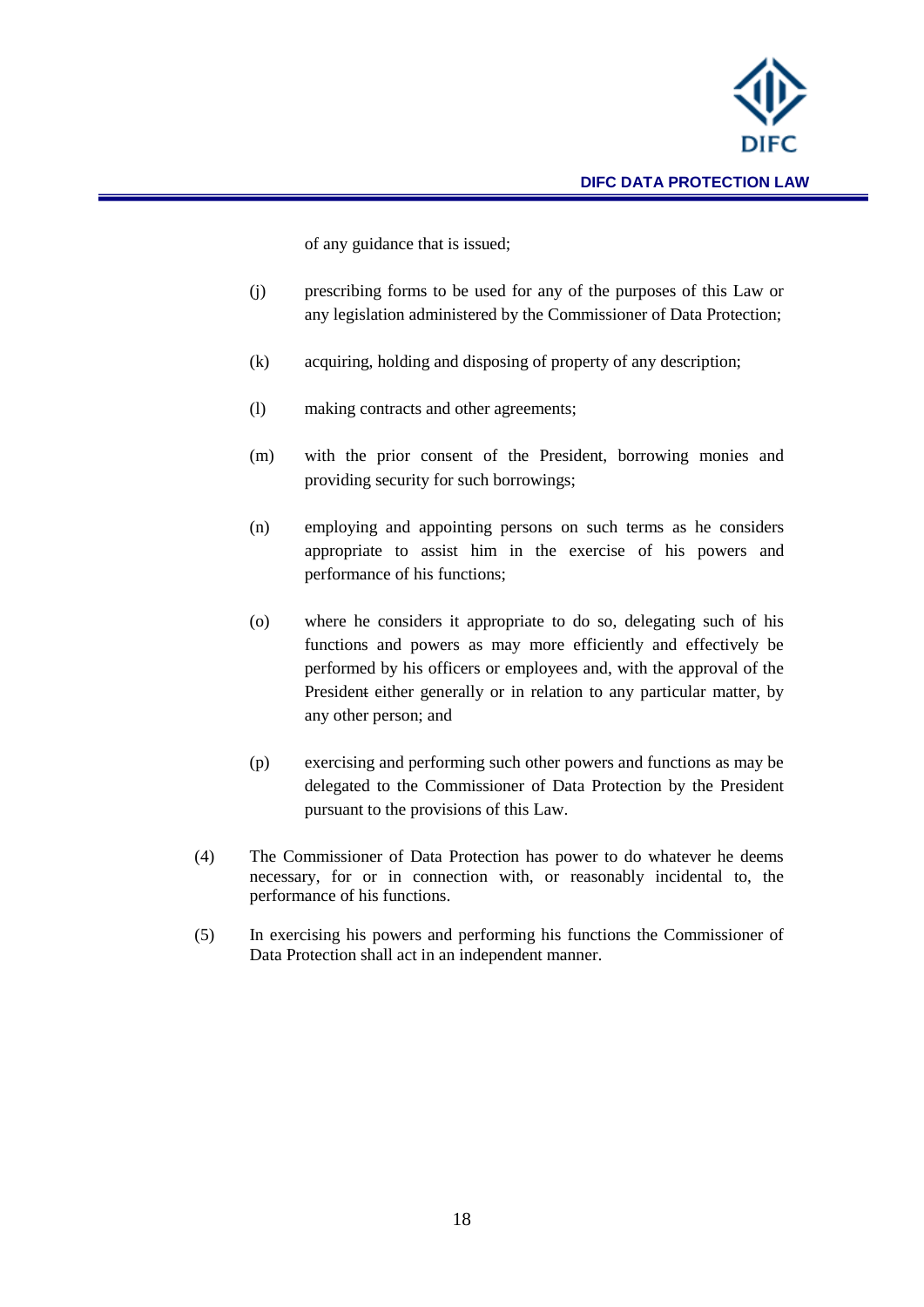

# <span id="page-18-0"></span>**27. Production of Information**

- (1) The Commissioner of Data Protection may require a Data Controller by written notice to:
	- (a) give specified information; or
	- (b) produce specified documents which relate to the Processing of Personal Data.
- (2) The Data Controller in respect of whom a requirement is made pursuant to Article 27(1) shall comply with that requirement. Where the Data Controller fails to comply with the requirement, the Commissioner of Data Protection may impose a fine.

#### <span id="page-18-1"></span>**28. Regulations**

- (1) The DIFCA Board of Directors, after consultation with the Commissioner of Data Protection, may make Regulations under the Law in respect of:
	- (a) any matters related to the application of the Law;
	- (b) as proposed by the Commissioner of Data Protection under Article  $28(2)$ .
- (2) The Commissioner of Data Protection may propose Regulations to the DIFCA Board of Directors in respect of any matter that facilitates the administration and application of the Law or furthers the purposes of the Law, including but not limited to:
	- (a) the development and publication of information to DIFC entities and their employees concerning the application and interpretation of the Law and Regulations;
	- (b) procedures for initiating and filing complaints;
	- (c) procedures for appealing and reconsidering decisions or determinations of the Commissioner of Data Protection;
	- (d) fines;
	- (e) fees;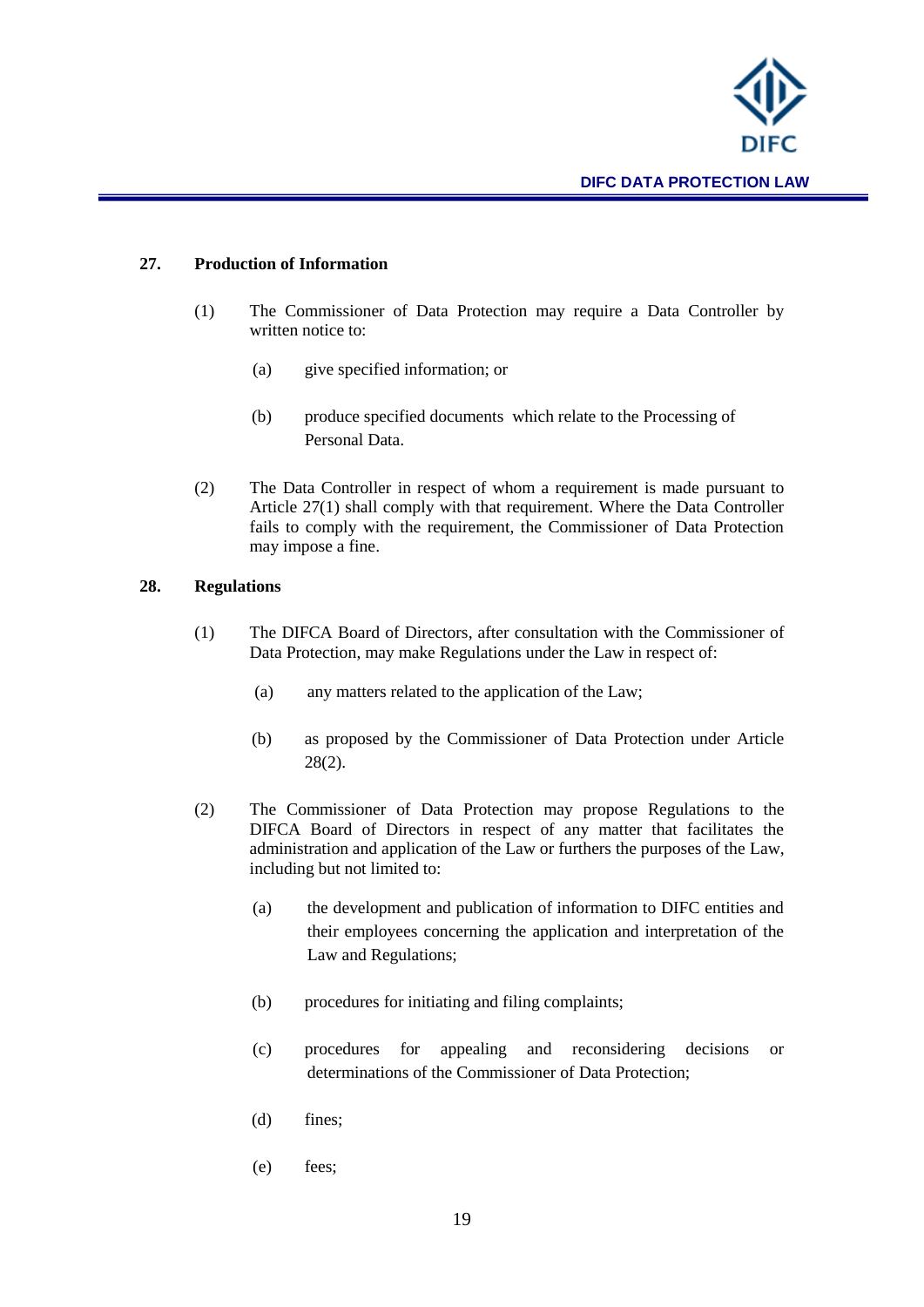

- (f) forms, procedures and requirements under the Law;
- (g) the keeping of the register of notifications; and
- (h) the conduct of the Commissioner of Data Protection and his officers, employees and agents in relation to the exercise of powers and performance of functions.
- (3) Where the DIFCA Board of Directors issues a standard or code of practice, it may incorporate such a standard or code into the Regulations by reference and in such circumstances, except to the extent that the Regulations otherwise provide, a person who is subject to the provisions of any such standard or code shall comply with such provisions as if they were provisions of the Regulations.
- (4) Where any legislation made for the purpose of this Law purports to be made in exercise of a particular power or powers, it shall be taken also to be made in the exercise of all powers under which it may be made.
- (5) The Commissioner of Data Protection shall publish draft Regulations by means of a notice under Article 28(6).
- (6) The notice of draft Regulations shall include the following:
	- (a) the draft text of the Regulations;
	- (b) a statement of the substance and purpose of the material provisions of the draft Regulations; and
	- (c) a summary of the draft Regulations.
- (7) Upon publication of a notice under Article 28(6), the DIFCA shall invite interested persons to make representations with respect to the draft Regulations within a period of at least thirty (30) days after the publication, or within such period as the DIFCA Board of Directors may otherwise determine.
- (8) Article 28(5), Article 28(6) and Article 28(7) shall not apply if the Commissioner of Data Protection concludes that any delay likely to arise under such Articles is prejudicial to the interests of the DIFC.
- (9) Any period of time during which the DIFCA invites interested persons to make representations with respect to draft Regulations prior to Article 28 coming into effect shall be deemed to count as part or all of the period referred to in Article 28(7).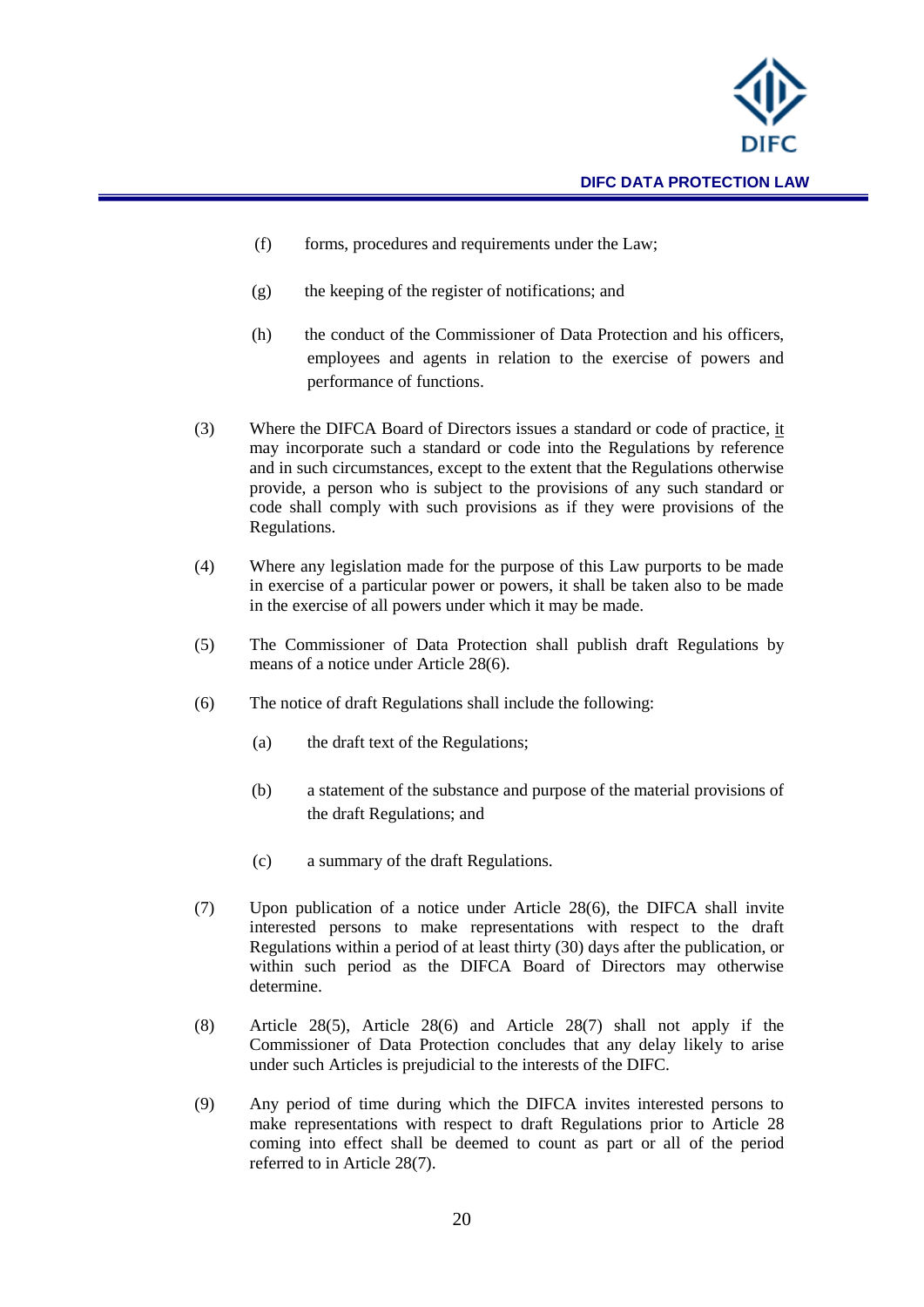

#### <span id="page-20-0"></span>**29. Funding**

In respect of each financial year of the Commissioner of Data Protection, the Government of Dubai shall ensure that there is a provision of sufficient financial resources to enable the Commissioner of Data Protection to adequately perform its functions and exercise its powers in accordance with the Laws and the Regulations.

#### <span id="page-20-1"></span>**30. Annual Funding of the Commissioner of Data Protection**

- (1) The Commissioner of Data Protection shall submit to the President for approval estimates of the annual income and expenditure of the Commissioner of Data Protection for the next financial year as approved by the DIFCA Board of Directors no later than forty five (45) days before the end of the current financial year.
- (2) Such estimates shall include figures relating to levels of remuneration and entitlement to expenses of the Commissioner of Data Protection, officers, employees and agents of the Commissioner of Data Protection.
- (3) The President in consultation with the DIFCA Board of Directors may accept or reject such estimates within forty-five (45) days of receiving them, in writing to the Commissioner of Data Protection and where relevant state the reasons for rejection.

#### <span id="page-20-2"></span>**31. Accounts**

- (1) The Commissioner of Data Protection shall keep proper accounts of its financial activities.
- (2) The Commissioner of Data Protection, shall before the end of the first quarter of the financial year, prepare financial statements for the previous financial year in accordance with accepted accounting standards.
- (3) The accounts prepared under Article 31(1) shall be submitted for the approval of the DIFCA Board of Directors.

# <span id="page-20-3"></span>**31A. Audit**

- (1) The DIFCA Board of Directors shall appoint auditors to conduct an audit in relation to each financial year of the Commissioner of Data Protection.
- (2) The DIFCA Board of Directors shall, as soon as reasonably practicable after the preparation and approval of the financial statements of the Commissioner of Data Protection, provide such statements to the relevant auditors for audit.
- (3) The auditors shall prepare a report on the financial statements and send the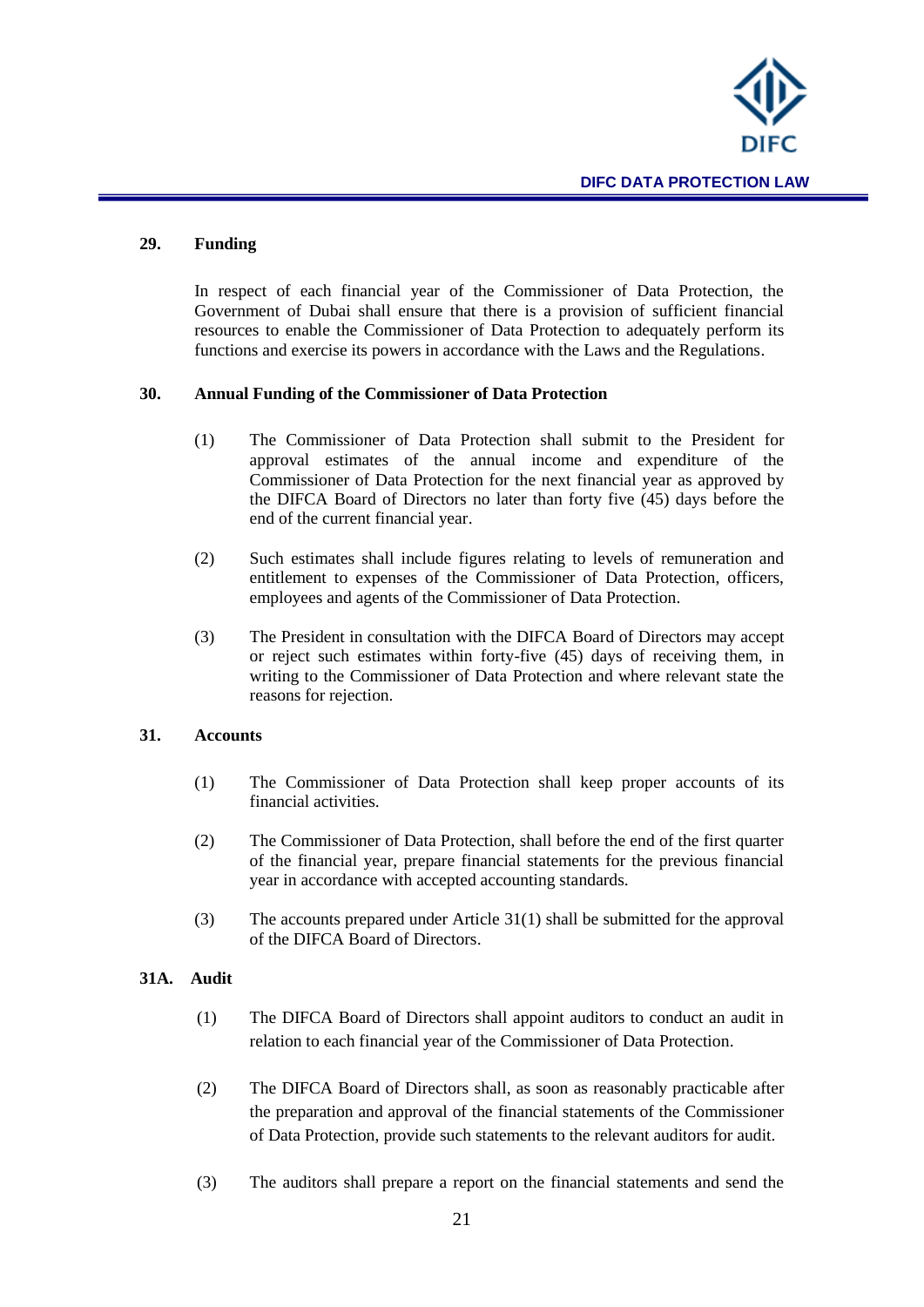

report to the DIFCA Board of Directors.

- (4) Such report shall, where appropriate, include a statement by the auditors as to whether or not, in their opinion, the financial statements to which the report relates give a true and fair view of the state of the financial activities of the Commissioner of Data Protection as at the end of the financial year to which the financial statements relate and of the results of his operations and cash flows in the financial year.
- (5) The auditors shall have a right of access at all reasonable times to all information which is reasonably required by them for the purposes of preparing the report and which is held or controlled by any officer, employee or agent of the Commissioner of Data Protection.
- (6) The auditors shall be entitled reasonably to require from the officers, employees and agents of the Commissioner of Data Protection such information and explanations they consider necessary for the performance of their duties as auditors.
- (7) A person shall not without reasonable excuse intentionally engage in conduct that results in the obstruction of a person appointed under Article 31A(1) in the exercise of his powers under Article 31A.

# <span id="page-21-0"></span>**32. Annual Report**

- (1) As soon as practicable after 1 January in each year, the Commissioner of Data Protection shall deliver to the President, a report on the management of the administrative affairs of the Commissioner of Data Protection, for the previous year.
- (2) Such report shall give a true and fair view of the state of its regulatory operations in the DIFC, and financial statements of the Commissioner of Data Protection, as at the end of the relevant financial year.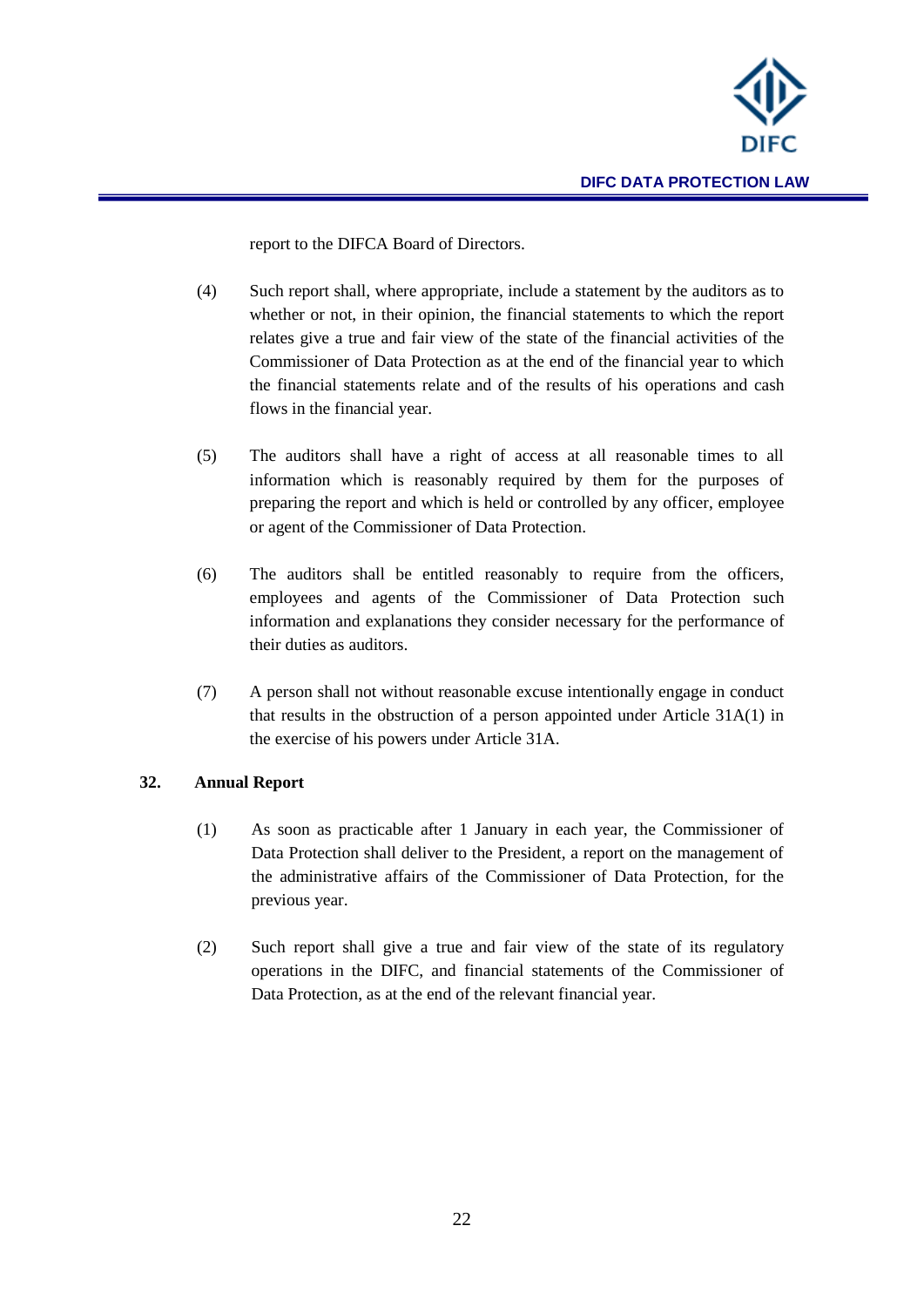

#### <span id="page-22-0"></span>**PART 6: REMEDIES, LIABILITY AND SANCTIONS**

#### <span id="page-22-1"></span>**33. Directions**

- (1) If the Commissioner of Data Protection is satisfied, after duly conducting all reasonable and necessary inspections and investigations, that a Data Controller has contravened or is contravening the Law or Regulations made for the purpose of the Law, he may issue a direction requiring him to do either or both of the following:
	- (a) to do or refrain from doing any act or thing within such time as may specified in the direction; or
	- (b) to refrain from Processing any Personal Data specified in the direction or to refrain from Processing Personal Data for a purpose or in a manner specified in the direction.
- (2) The Commissioner of Data Protection shall carry out, as a minimum, due process by means of undertaking all the reasonable and necessary inspections and investigations to be adequately satisfied to establish the Data Controller's contravention with the Law or Regulations made for the purposes of this Law.
- (3) A direction issued under Article 33(1) shall contain:
	- (a) a statement of the contravention of the Law or Regulations which the Commissioner of Data Protection is satisfied is being or has been committed; and
	- (b) a statement to the effect that the Data Controller may seek a review by the Court of the decision of the Commissioner of Data Protection to issue the direction.
- (4) A Data Controller who fails to comply with a direction of the Commissioner of Data Protection under this part of the Law contravenes this law and may be subject to fines and liable for payment of compensation.
- (5) If the Commissioner of Data Protection considers that the Data Controller or any officer of it has failed to comply with the direction, he may apply to the Court for one or more of the following orders;
	- (a) an order directing the Data Controller or officer to comply with the direction or any provision of the Law or the Regulations or of any legislation administered by the Commissioner of Data Protection relevant to the issue of the direction;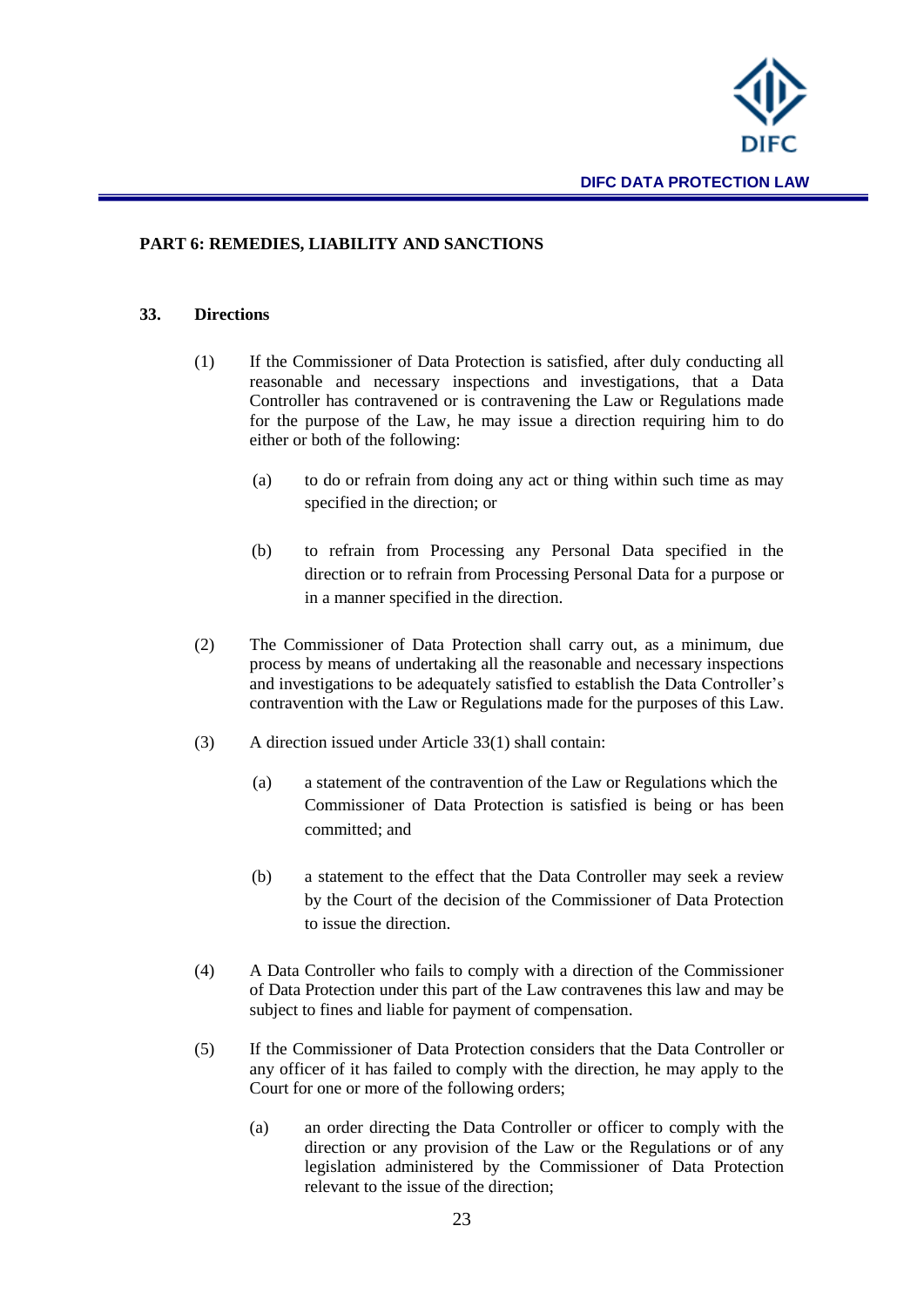

- (b) an order directing the Data Controller or officer to pay any costs incurred by the Commissioner of Data Protection or other person relating to the issue of the direction by the Commissioner of Data Protection or the contravention of such Law, Regulations or legislation relevant to the issue of the direction; or
- (c) any other order that the Court considers appropriate.
- (6) A Data Controller may ask the Commissioner of Data Protection to review the direction within fourteen (14) days of receiving a direction under this part of the Law. The Commissioner of Data Protection may receive further submissions and amend or discontinue the direction.

#### <span id="page-23-0"></span>**34. Lodging Complaints and Mediation**

- (1) A Data Subject who believes on reasonable grounds that he has been adversely affected by a contravention of the Law in respect of the Processing of his Personal Data and as regards the exercise of his rights under Articles 17 and 18 may lodge a complaint with the Commissioner of Data Protection.
- (2) The Commissioner of Data Protection may mediate between the affected Data Subject referred to in Article 34(1) and the relevant Data Controller.
- (3) On the basis of the mediation referred to in Article 34(2), the Commissioner of Data Protection may issue a direction requiring the Data Controller to do what he considers appropriate.
- (4) A Data Controller shall comply with any direction issued by the Commissioner of Data Protection under Article 34(3).

#### <span id="page-23-1"></span>**35. General contravention**

A Data Controller who:

- (a) does an act or thing that the Data Controller is prohibited from doing by or under this Law and the Regulations;
- (b) does not do an act or thing that the Data Controller is required or directed to do under this Law and the Regulations; or
- (c) otherwise contravenes a provision of this Law and the Regulations;

commits a contravention of this Law.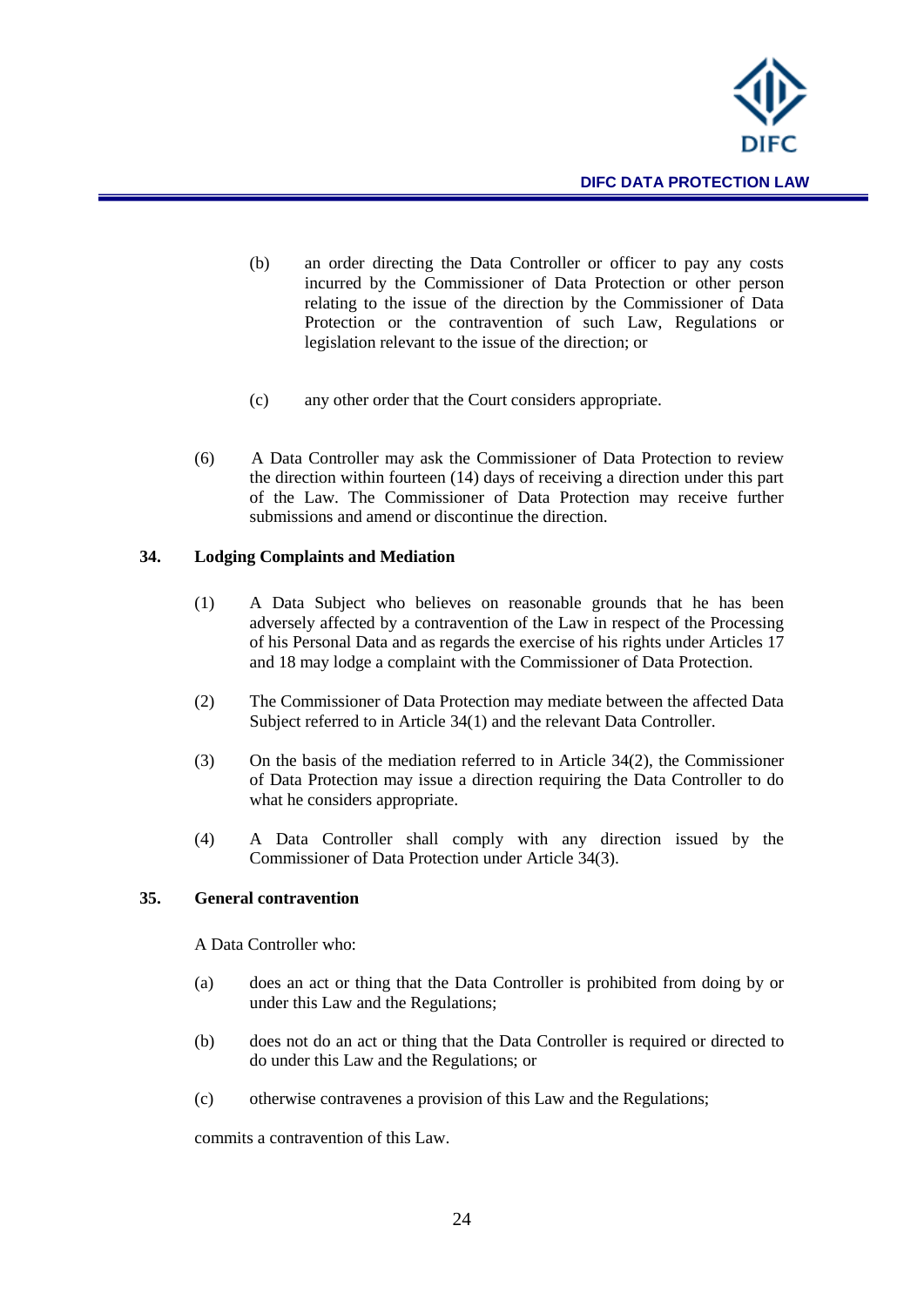

#### <span id="page-24-0"></span>**36. Administrative imposition of fines**

- (1) The DIFCA Board of Directors shall make Regulations on the procedures relating to the imposition and recovery of fines under this Article.
- (2) Where the Commissioner of Data Protection considers that a Data Controller has contravened a provision of the Law referred to in Schedule 2 and in relation to which a fine is stipulated in that Schedule, he may impose by written notice given to the Data Controller a fine in respect of the contravention, of such amount as he considers appropriate but not exceeding the amount of the maximum fine specified in Schedule 2 in respect of each contravention.
- (3) If, within the period specified in the notice:
	- (a) the Data Controller pays the prescribed fine to the Commissioner of Data Protection, then no proceedings may be commenced by the Commissioner of Data Protection against the person in respect of the relevant contravention, however the Commissioner of Data Protection may take action in relation to any continuing contravention to do or refrain from doing any act or thing; or
	- (b) the Data Controller takes such action as is prescribed in the Regulations to object to the imposition of the fine or has not paid the prescribed fine to the Commissioner of Data Protection, then the Commissioner of Data Protection may apply to the Court for, and the Court may so order, the payment of the fine or so much of the fine as is not paid and make any further order as the Court sees fit for recovery of the fine including any order for costs.
- (4) A certificate that purports to be signed by the Commissioner of Data Protection and states that a written notice was given to a person pursuant to Article 36(2) imposing a fine on the basis of specific facts is:
	- (a) conclusive evidence of the giving of the notice to the person; and
	- (b) prima facie evidence of the facts contained in the notice;

in any proceedings commenced under Article 36(3).

#### <span id="page-24-1"></span>**37. Application to the Court**

(1) Any Data Controller who is found to contravene this Law or a direction of the Commissioner of Data Protection may appeal to the Court within thirty (30) days.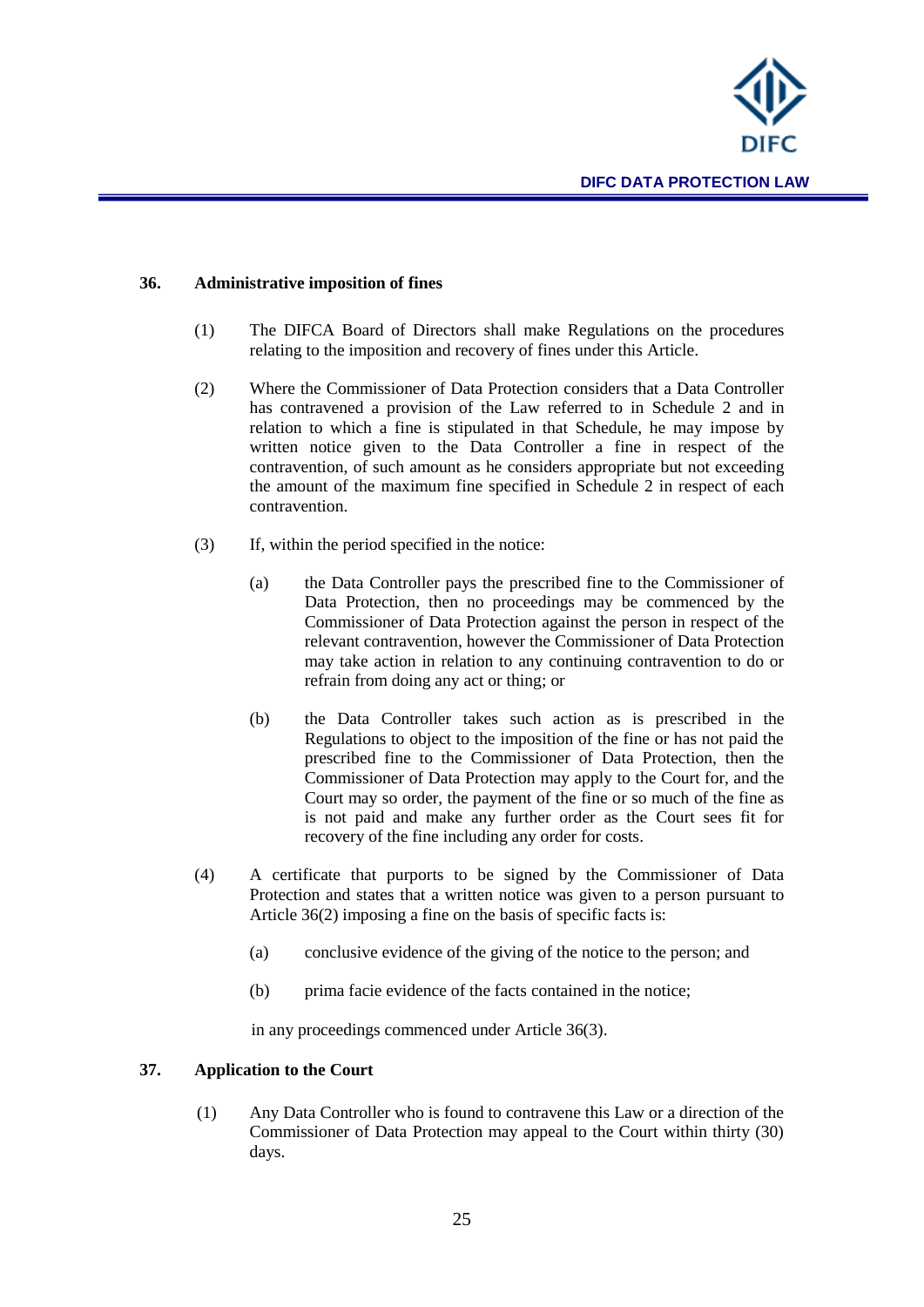

(2) The Court may make any orders that the Court may think just and appropriate in the circumstances, including remedies for damages, penalties or compensation.

## <span id="page-25-0"></span>**38. Compensation**

A Data Subject who suffers damage by reason of any contravention by a Data Controller of any requirement of this Law or the Regulations may apply to the Court for compensation from the Data Controller for that damage.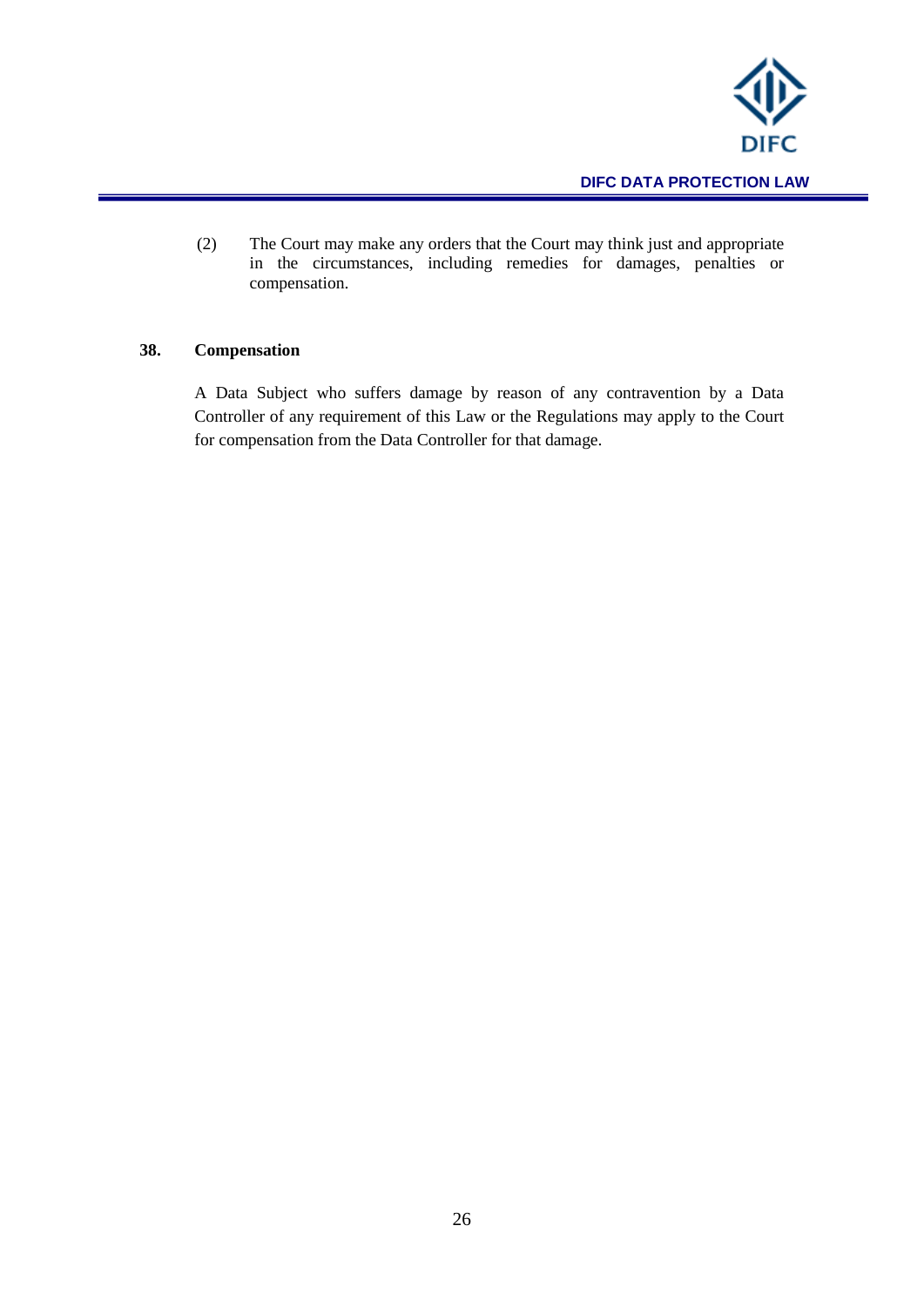

#### <span id="page-26-0"></span>**PART 7: GENERAL EXEMPTIONS**

#### <span id="page-26-1"></span>**39. General exemptions**

- (1) The DIFCA Board of Directors may make Regulations exempting Data Controllers from compliance with this Law or any parts of this Law.
- (2) Without limiting the generality of Article 39(1), Articles 11,12 13, 14 and 17 and 18 shall not apply to the DFSA, DIFCA and the Registrar if the application of these Articles would be likely to prejudice the proper discharge by those entities of their powers and functions under any laws administered by the DFSA, DIFCA and the Registrar, including any delegated powers and functions insofar as such powers and functions are designed for protecting members of the public against:
	- (a) financial loss due to dishonesty, malpractice or other seriously improper conduct by, or the unfitness or incompetence of, persons concerned in the provision of banking, insurance, investment or other banking and financial activities and services, including insurance and reinsurance services, financial markets and financial and monetary brokerage services; or
	- (b) dishonesty, malpractice or other seriously improper conduct by, or the unfitness or incompetence of, persons concerned in the provision of banking, insurance, investment or other financial services.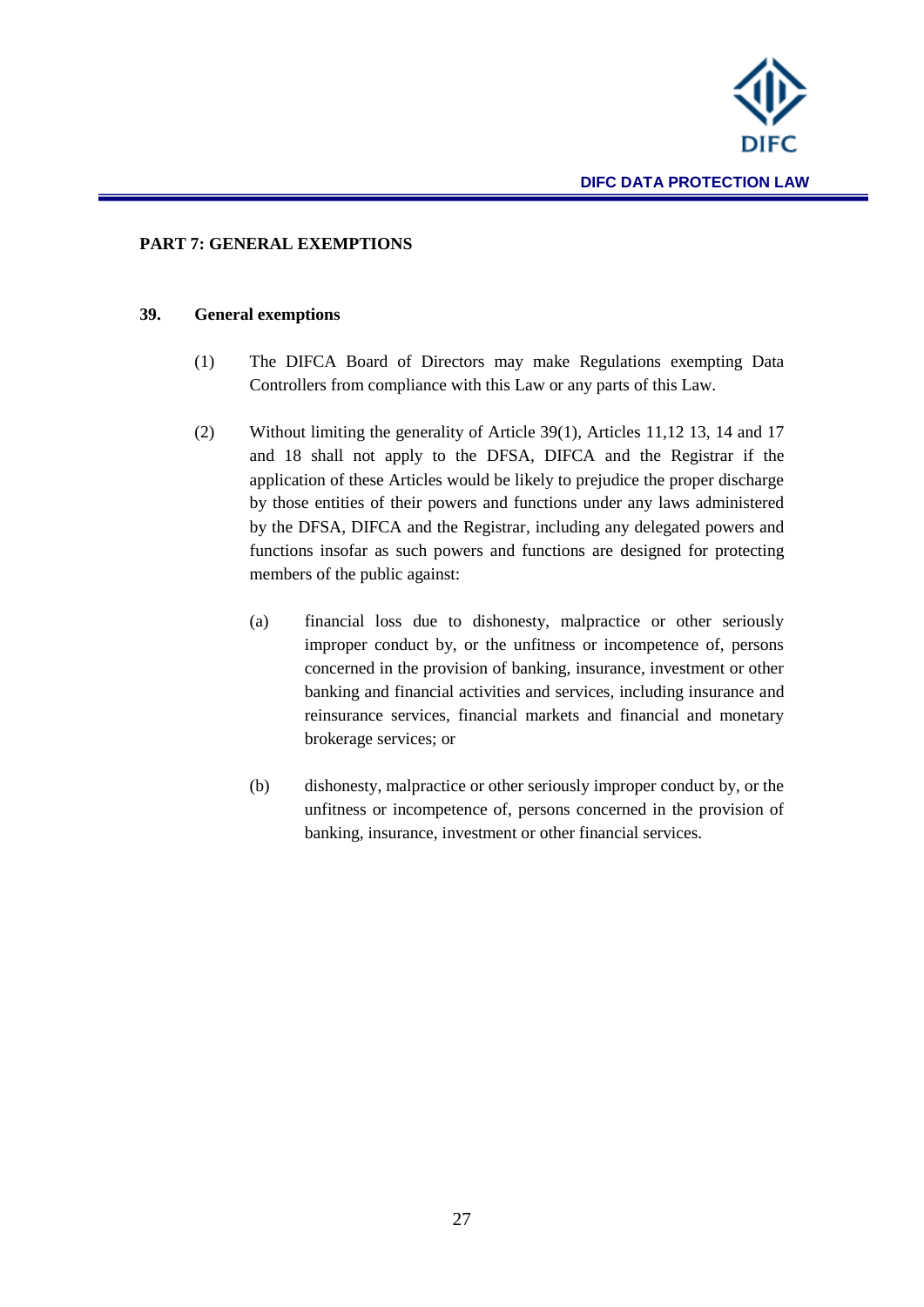

# <span id="page-27-0"></span>**PART 8: MISCELLANEOUS**

# <span id="page-27-1"></span>**40. Fees**

The fees applicable to a Data Controller shall be prescribed in the Regulations.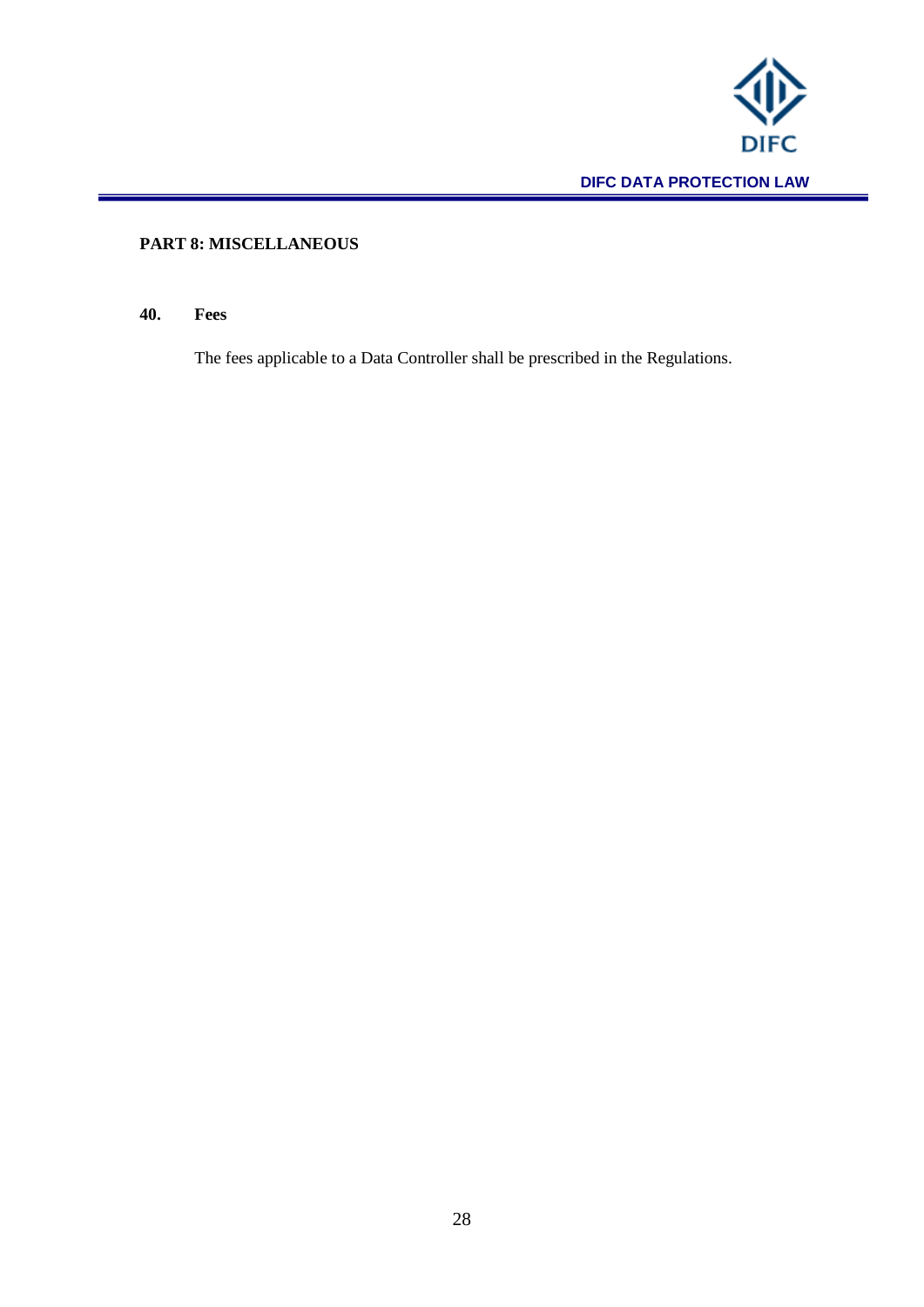

## **SCHEDULE 1**

#### <span id="page-28-0"></span>**1. Rules of Interpretation**

- (1) In the Law, a reference to:
	- (a) a statutory provision includes a reference to the statutory provision as amended or re-enacted from time to time;
	- (b) a person includes any natural person, body corporate or body unincorporate, including a company, partnership, unincorporated association, government or state.
	- (c) an obligation to publish or cause to be published a particular document shall, unless expressly provided otherwise in the Law, include publishing or causing to be published in printed or electronic form;
	- (d) unless stated otherwise, a day means a calendar day. If an obligation falls on a calendar day which is either a Friday or Saturday or an official UAE holiday in the DIFC, the obligation shall take place on the next calendar day which is a business day;
	- (e) a calendar year shall mean a year of the Gregorian calendar;
	- (f) a reference to the masculine gender includes the feminine and vice versa;
	- (g) where relevant the singular shall include the plural and vice versa.
- (2) The headings in the Law shall not affect its interpretation
- (3) References in this Law to a body corporate include a body corporate incorporated outside DIFC.
- (4) A reference in this Law to a Part, Article or Schedule by number only, and without further identification, is a reference to the Part, Article or Schedule of that number in this Law.
- (5) reference in an Article or other division of this Law to a paragraph, subparagraph or Article by number or letter only, and without further identification, is a reference to the paragraph, sub-paragraph or Article of that number or letter contained in the Article or other division of this Law in which that reference occurs.
- (6) Unless the context otherwise requires, where this Law refers to an enactment, the reference is to that enactment as amended from time to time, and includes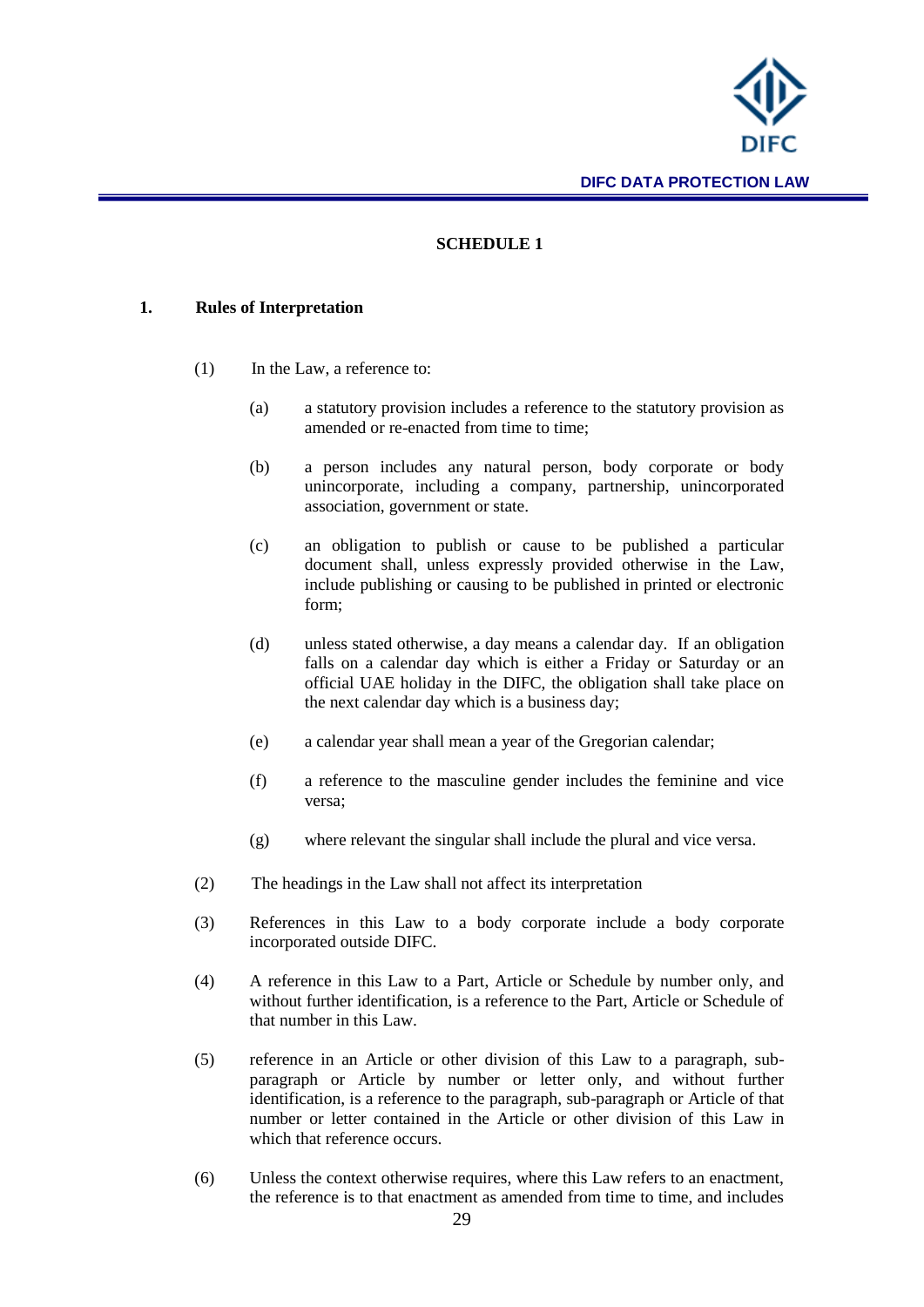

a reference to that enactment as extended or applied by or under another enactment, including any other provision of that enactment.

(7) References in this Law to a writing, filing, instrument or certificate include any mode of communication that preserves a record of the information contained therein and is capable of being reproduced in tangible form, including electronic means.

#### **2. Legislation in the DIFC**

References to legislation and guidance in the Law shall be construed in accordance with the following provisions:

- (a) Federal Law is law made by the federal government of the United Arab Emirates;
- (b) Dubai Law is law made by the Ruler, as applicable in the Emirate of Dubai;
- (c) DIFC Law is law made by the Ruler (including, by way of example, the Law), as applicable in the DIFC;
- (d) the Law is the Data Protection Law, DIFC Law No.1 of 2007 made by the Ruler;
- (e) the Regulations are legislation made by the DIFCA Board of Directors and are binding in nature; and
- (f) Guidance is indicative and non-binding and may comprise
	- (i) guidance made and issued by the Commissioner of Data Protection for the purposes of this Law; and
	- (ii) any standard or code of practice issued by the DIFCA Board of Directors.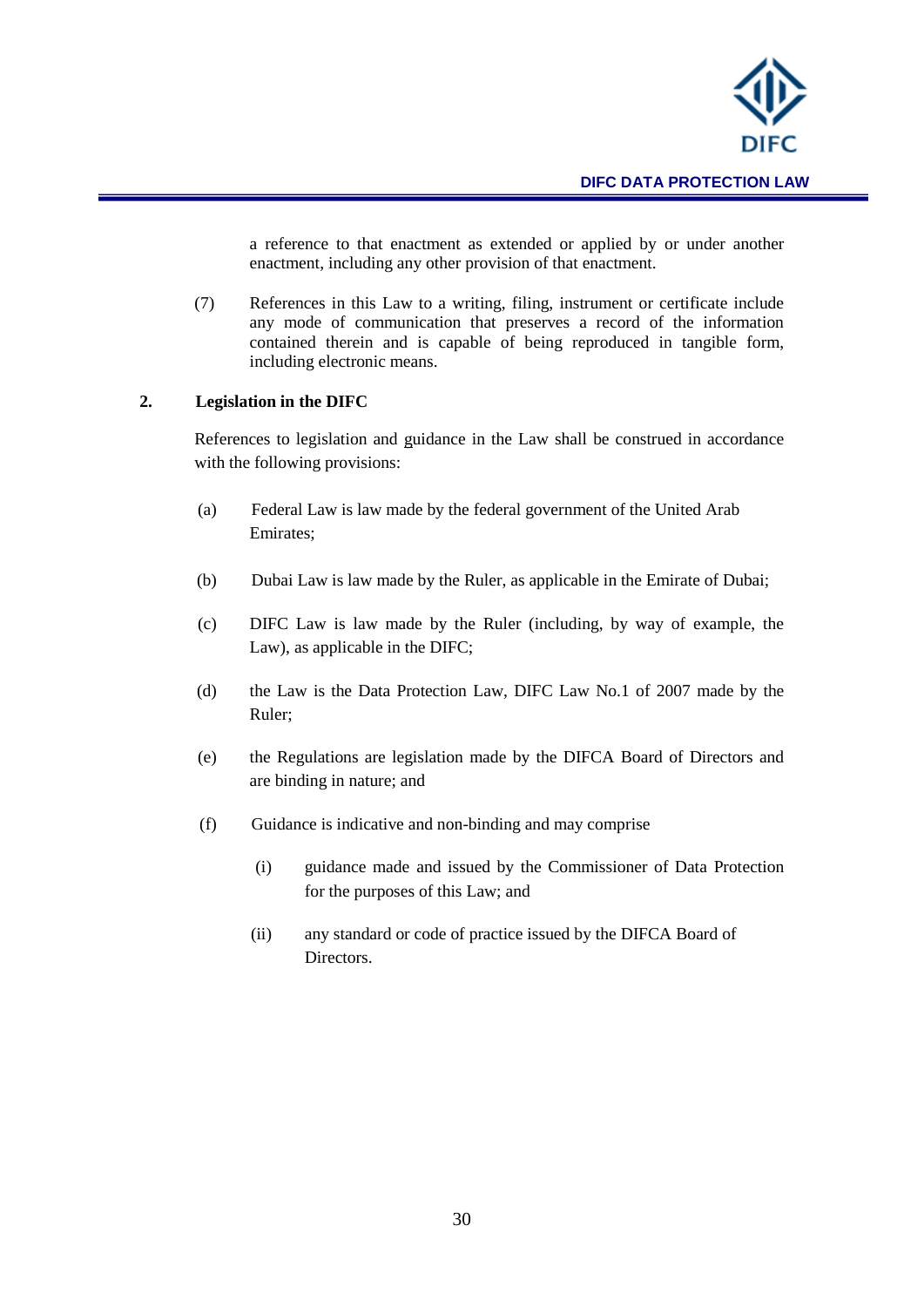

# **3. Defined Terms**

In the Law, unless the context indicates otherwise, the defined terms listed below shall have the corresponding meanings.

| <b>Terms</b>                              | <b>Definitions</b>                                                                                                                                                                                                                                                                                                                                                                                    |  |  |
|-------------------------------------------|-------------------------------------------------------------------------------------------------------------------------------------------------------------------------------------------------------------------------------------------------------------------------------------------------------------------------------------------------------------------------------------------------------|--|--|
| <b>Commissioner of Data</b><br>Protection | The person appointed by the President pursuant to Article $22(1)$<br>of the Law to administer the Law.                                                                                                                                                                                                                                                                                                |  |  |
| Court                                     | The DIFC Court as established under Dubai Law.                                                                                                                                                                                                                                                                                                                                                        |  |  |
| Data                                      | Any information which:<br>(a) is being processed by means of equipment operating<br>automatically in response to instructions given for<br>that purpose;<br>(b) is recorded with the intention that it should be<br>processed by means of such equipment; or<br>(c) is recorded as part of a Relevant Filing System or<br>with the intention that it should form part of a<br>Relevant Filing System. |  |  |
| Data Controller                           | Any person in the DIFC who alone or jointly with others<br>determines the purposes and means of the Processing of<br>Personal Data.                                                                                                                                                                                                                                                                   |  |  |
| Data Processor                            | Any person who Processes Personal Data on behalf of a Data<br>Controller.                                                                                                                                                                                                                                                                                                                             |  |  |
| Data Subject                              | The individual to whom Personal Data relates.                                                                                                                                                                                                                                                                                                                                                         |  |  |
| <b>DFSA</b>                               | the Dubai Financial Services Authority established under Dubai<br>law.                                                                                                                                                                                                                                                                                                                                |  |  |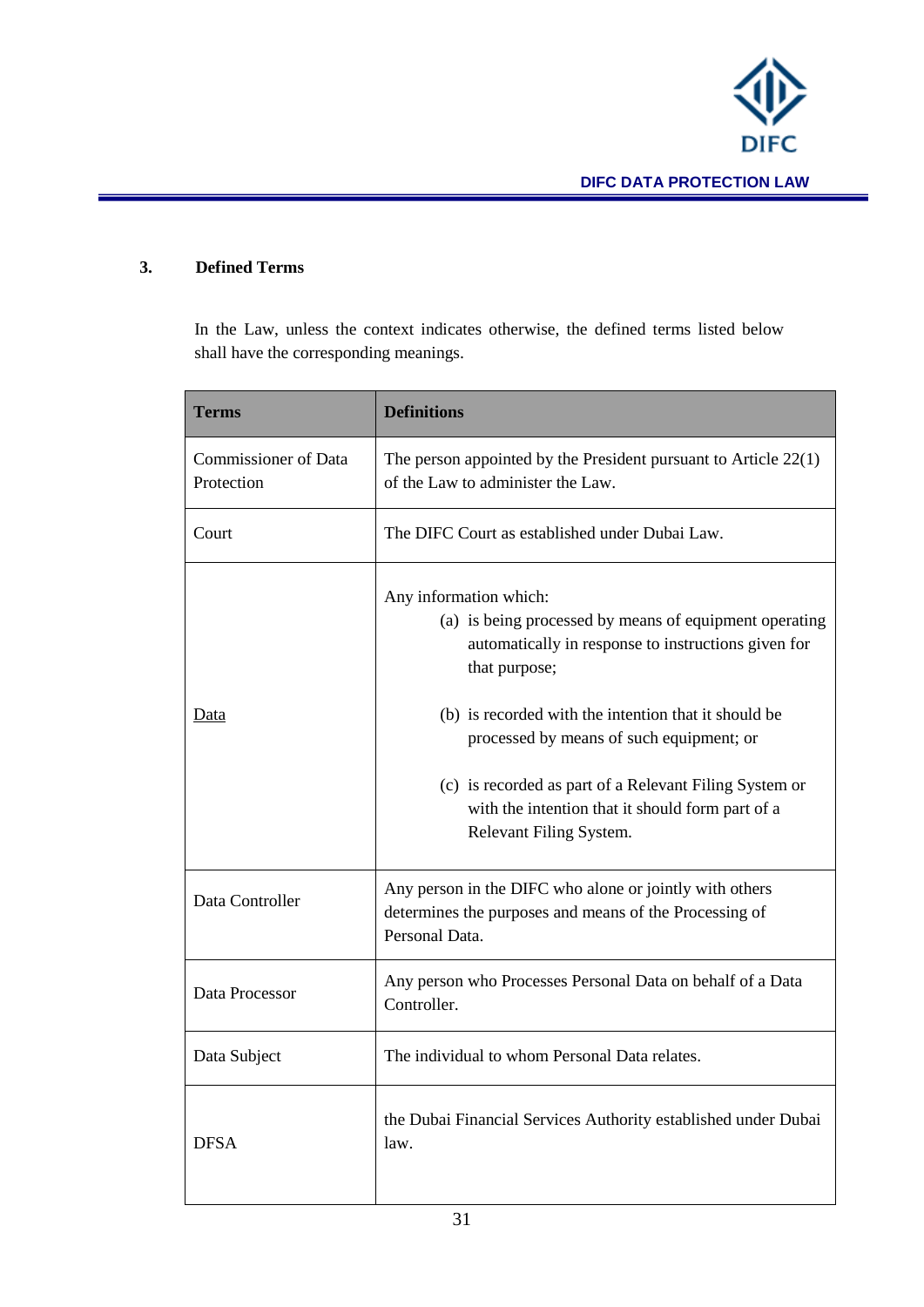

# **DIFC DATA PROTECTION LAW**

| <b>DIFCA</b>                                    | the DIFC Authority established under Dubai law.                                                                                                                                                                                                                                                                                                                                |
|-------------------------------------------------|--------------------------------------------------------------------------------------------------------------------------------------------------------------------------------------------------------------------------------------------------------------------------------------------------------------------------------------------------------------------------------|
| <b>DIFC</b>                                     | The Dubai International Financial Centre.                                                                                                                                                                                                                                                                                                                                      |
| DIFCA Board of<br><b>Directors</b>              | The governing body of the DIFCA established under Law No. 9<br>of 2004.                                                                                                                                                                                                                                                                                                        |
| Government of Dubai                             | The Government of Dubai                                                                                                                                                                                                                                                                                                                                                        |
| Identifiable Natural<br>Person                  | Is a natural living person who can be identified, directly or<br>indirectly, in particular by reference to an identification number<br>or to one or more factors specific to his biological, physical,<br>biometric, physiological, mental, economic, cultural or social<br>identity.                                                                                          |
| Law                                             | The Data Protection Law 2007.                                                                                                                                                                                                                                                                                                                                                  |
| Personal Data                                   | Any Data referring to an Identifiable Natural Person.                                                                                                                                                                                                                                                                                                                          |
| President                                       | The President of the DIFC.                                                                                                                                                                                                                                                                                                                                                     |
| Process, Processed,<br>Processes and Processing | Any operation or set of operations which is performed upon<br>Personal Data, whether or not by automatic means, such as<br>collection, recording, organization, storage, adaptation or<br>alteration, retrieval, consultation, use, disclosure by<br>transmission, dissemination or otherwise making available,<br>alignment or combination, blocking, erasure or destruction. |
| Recipient                                       | Any person to whom Personal Data is disclosed, whether a<br>Third Party or not; however, authorities which may receive<br>Personal Data in the framework of a particular inquiry shall not                                                                                                                                                                                     |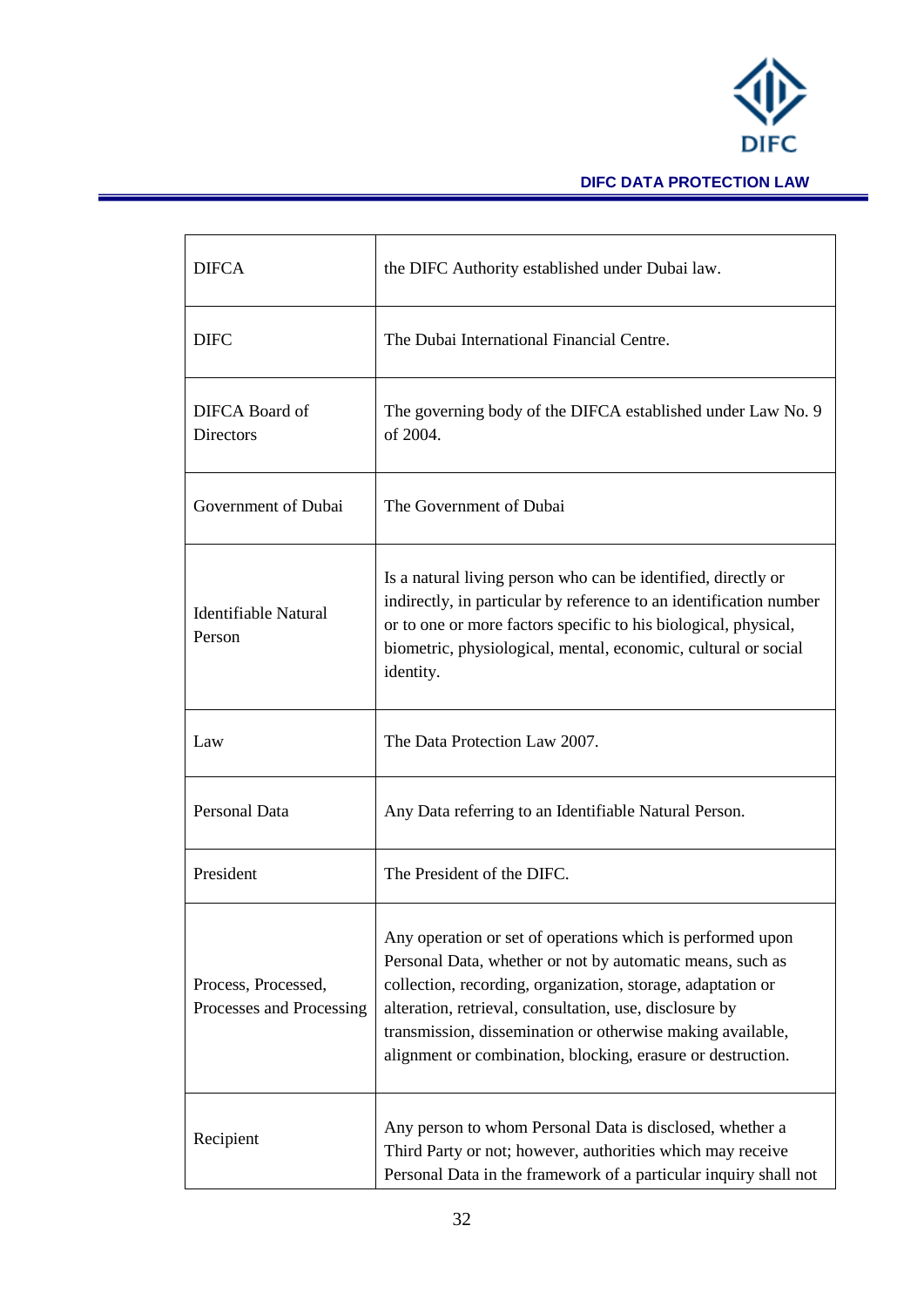

# **DIFC DATA PROTECTION LAW**

|                                | be regarded as Recipients.                                                                                                                                                                                                                                                                                                                                                                                                                                            |
|--------------------------------|-----------------------------------------------------------------------------------------------------------------------------------------------------------------------------------------------------------------------------------------------------------------------------------------------------------------------------------------------------------------------------------------------------------------------------------------------------------------------|
| Registrar                      | The Registrar of Companies appointed pursuant to Article 7 of<br>the Companies Law, DIFC Law No.2 of 2009.                                                                                                                                                                                                                                                                                                                                                            |
| Regulations                    | Has the meaning given in Article 2 of Schedule 1 to the Law.                                                                                                                                                                                                                                                                                                                                                                                                          |
| <b>Relevant Filing System</b>  | Any set of information relating to an Identifiable Natural Person<br>to the extent that, although the information is not Processed by<br>means of equipment operating automatically in response to<br>instructions given for that purpose, the set is structured, either<br>by reference to individuals or by reference to criteria relating to<br>individuals, in such a way that specific information relating to a<br>particular individual is readily accessible. |
| Ruler                          | The Ruler of the Emirate of Dubai.                                                                                                                                                                                                                                                                                                                                                                                                                                    |
| Schedule                       | A schedule to the Law.                                                                                                                                                                                                                                                                                                                                                                                                                                                |
| <b>Sensitive Personal Data</b> | Personal Data revealing or concerning (directly or indirectly)<br>racial or ethnic origin, communal origin, political affiliations or<br>opinions, religious or philosophical beliefs, criminal record,<br>trade-union membership and health or sex life.                                                                                                                                                                                                             |
| <b>Third Party</b>             | Any person other than the Data Subject, the Data Controller, the<br>Data Processor and the persons who, under the direct control of<br>the Data Controller or the Data Processor, is authorized to<br>Process the Personal Data.                                                                                                                                                                                                                                      |
| <b>UAE</b>                     | the United Arab Emirates                                                                                                                                                                                                                                                                                                                                                                                                                                              |